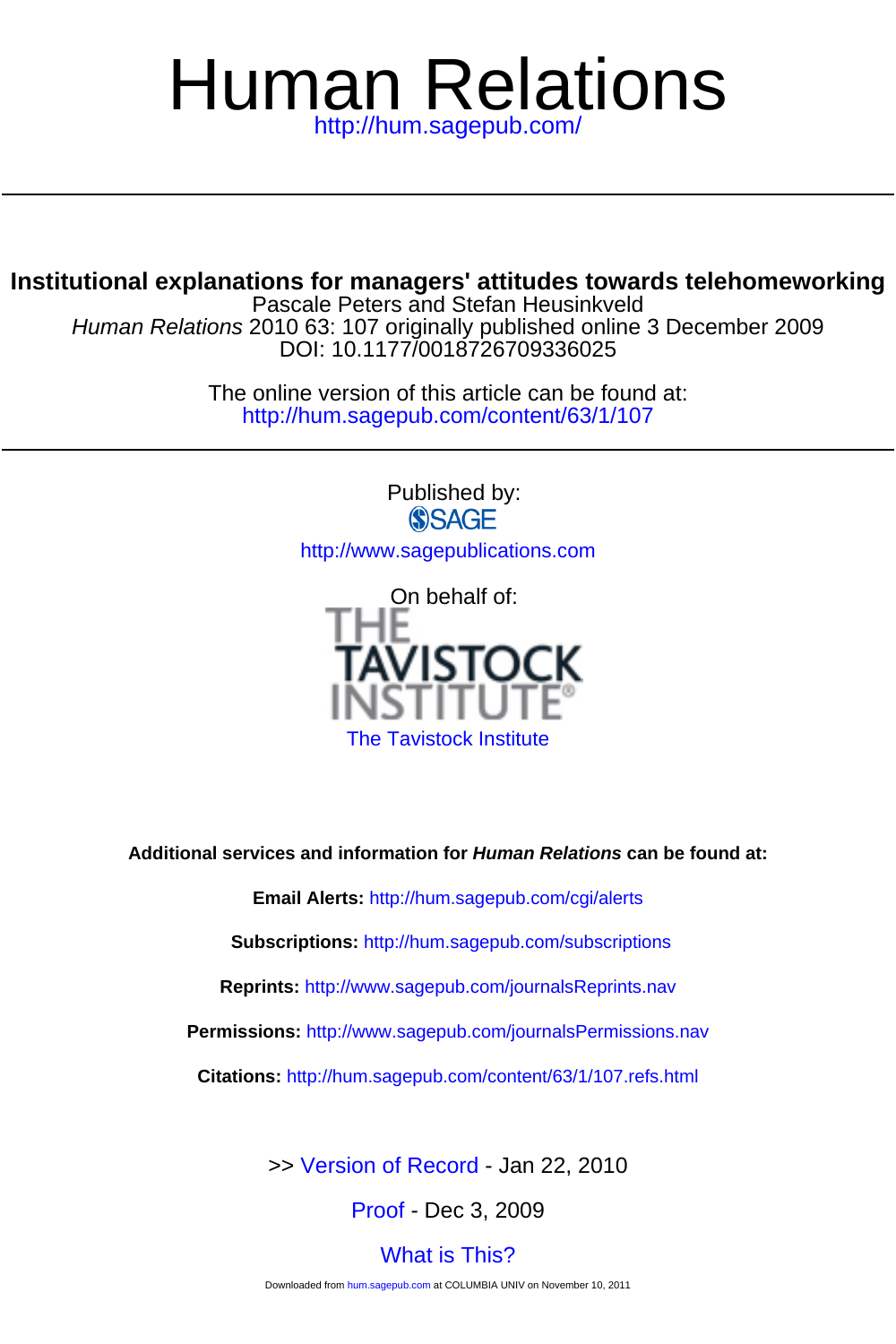

# **Institutional explanations for managers' attitudes towards telehomeworking**

human relations 63(1) 107–135 © The Author(s) 2010 Reprints and permission: http://www. sagepub.co.uk/journalsPermissions.nav DOI: 10.1177/0018726709336025 http://hum.sagepub.com **SSAGE** 

# **Pascale Peters**

Institute for Management Research, Radboud University Nijmegen, The Netherlands

# **Stefan Heusinkveld**

Institute for Management Research, Radboud University Nijmegen, The Netherlands

# **Abstract**

Building on recent research that stresses the important role of managers in the adoption process of telehomeworking, or telecommuting, this study examines the influence of the institutional context on managers' attitude formation. Drawing on large-scale survey data from 96 CEOs and 380 HR managers in Dutch organizations, we show that normative and mimetic pressures affect managers' beliefs, which are reflected in their perceptions of the relative (dis)advantage of telehomeworking. We also find that the perceived improvements of work outcomes and perceived social costs/benefits vary among managers from different 'occupational communities'. CEOs' beliefs are more susceptible to mimetic pressures, while HR managers' attitudes towards telehomeworking are positively fed by pressures from their occupational community. These findings support the view that current debates on work–life initiatives' diffusion and organizational changes in relation to these initiatives should pay much more attention to the importance of the institutional environment and managers' subcultures.

#### **Keywords**

cognition, institutional theory, management ideas and practices, subcultures, telecommuting, telework attitudes

# **Introduction**

Telehomeworking, $<sup>1</sup>$  or telecommuting, is one of the work–life initiatives that organiza-</sup> tions have started to introduce in response to changing workforce demographics and

#### **Corresponding author:**

Pascale Peters, Institute for Management Research, Radboud University Nijmegen, PO Box 9108, Nijmegen, NL-6500 HK, The Netherlands. Email: p.peters@fm.ru.nl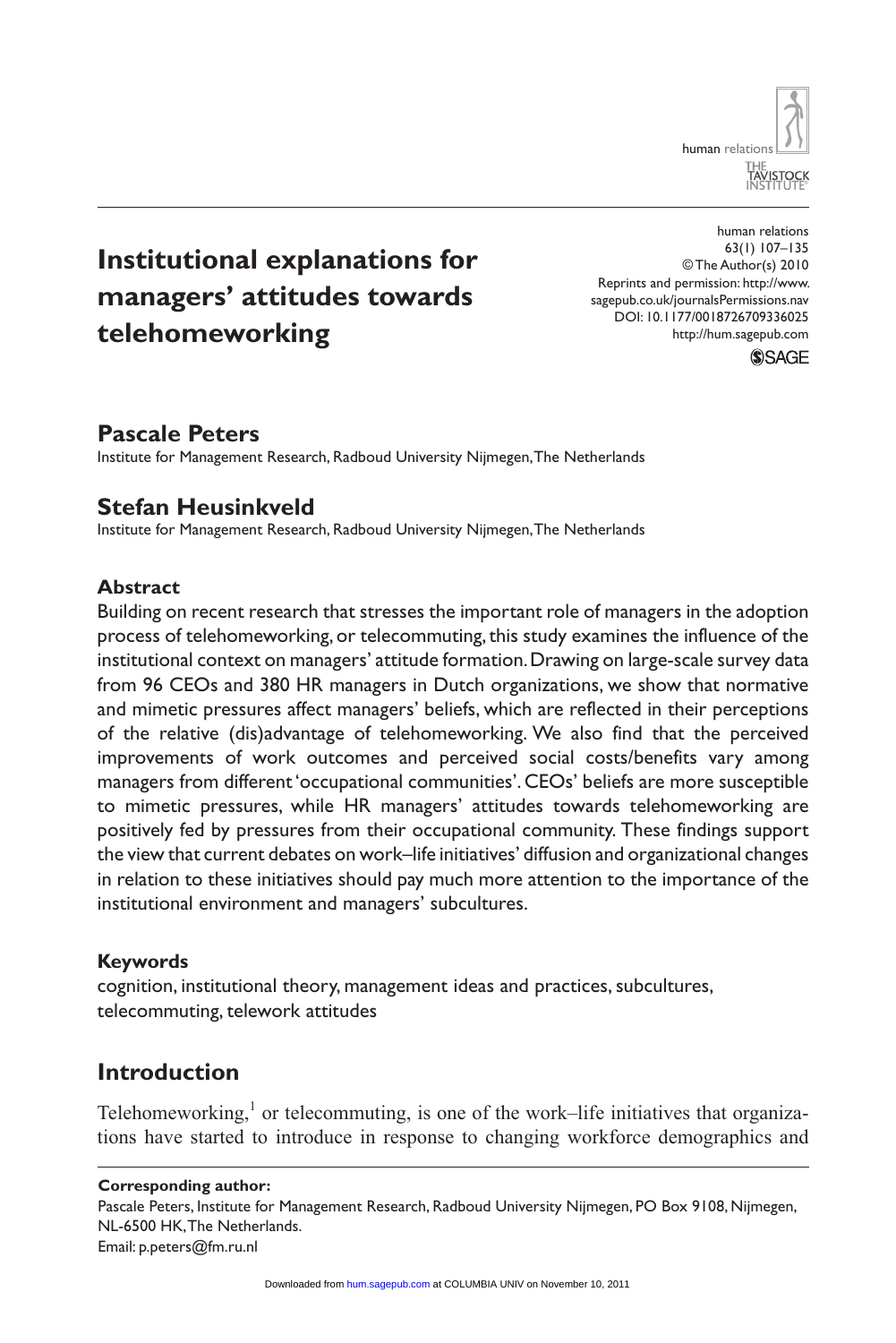global competition (Hammer et al., 2005), as it has the potential to improve both employees' quality of working life and organizational effectiveness (Bélanger, 1999; Duxbury and Haines, 1991; Gajendran and Harrison, 2007; Madsen, 2003). Since its introduction in the 1970s, the adoption of teleworking by employees (Baruch and Yuen, 2000; Mokhtarian and Salomon, 1997; Peters et al., 2004), as well as by organizations (Martinez-Sanchez et al., 2007; Peters and Batenburg, 2004), has been a much debated topic. Despite the often reported advantages of this innovative work mode, such as performance and productivity gains (Kossek et al., 2006), teleworking has been portrayed as 'an innovation where nobody is getting on the bandwagon' (Ruppel and Harrington, 1995). Apart from the control and coordination arguments, it is the reported 'social costs' of telework affecting not only teleworkers themselves, but also non-teleworking co-workers in the work unit (Bailey and Kurland, 2002; Golden, 2007) that may be accountable for this.

Despite the slow uptake of teleworking, the long-standing debates about telework adoptions did report some growth in the use of teleworking. When considering all types of teleworking, including home-based teleworking, mobile teleworking and selfemployed teleworking, Gareis (2002) showed the total percentage of European teleworkers in 2002 to have increased to 13.0 percent of the European workforce. Focusing on home-based teleworking practices alone, the European penetration rate that year was 7.4 percent. Generally, however, there is consensus that the adoption and diffusion of telework policies and teleworking practices in organizations fall short of the high expectations (Bailey and Kurland, 2002).

In search of explanations for the adoption and diffusion of teleworking, scholars have emphasized the importance of 'fit' between the organizational characteristics and the attributes of this new work mode. Various fit-elements have been mentioned, such as the use of information and communication technologies in the organization (Pérez-Pérez et al., 2003, 2005); occupation, task and employee characteristics (Olson, 1983; Peters and van der Lippe, 2007), structural factors, such as formalization, centralization and specialization (Ruppel and Harrington, 1995); the competitive environment of organizations (Sia et al., 2004); the organization's corporate culture (Karnowksi and White, 2002; Peters and Batenburg, 2004; Standen, 2000) and national culture (Standen, 2000; Peters and den Dulk, 2003; Tregaskis, 2000). Currently, however, it is doubtful whether telework adoption depends solely on these types of fit-factors. When teleworking was relatively unknown, it can be assumed that its adoption and diffusion was primarily driven by compatibility arguments and perceived competitive advantages such as efficiency and effectiveness considerations and economic gains (Rogers, 1995; Tolbert and Zucker, 1983). In later stages, adoption behavior may be more driven by legitimacy and status seeking behavior (Meyer and Rowan, 1977; Scott, 2001) because with the increased acceptance of teleworking, institutional pressures are likely to increase (Scott, 2001; Tolbert and Zucker, 1983).

Although Scott (2001) noted the cognitive aspects in early institutional approaches, it is only recently that institutional theorists have started to develop more systematic research into these 'micro-level processes' and seek further understanding of the cognitive bases of institutional behavior (Barley and Tolbert, 1997; Daniels et al., 2002; George et al., 2006; Lant and Baum, 1995). In the current literature, management cognition is also referred to as 'beliefs' (Duxbury and Haines, 1991), 'mental models' (Daniels et al., 2001),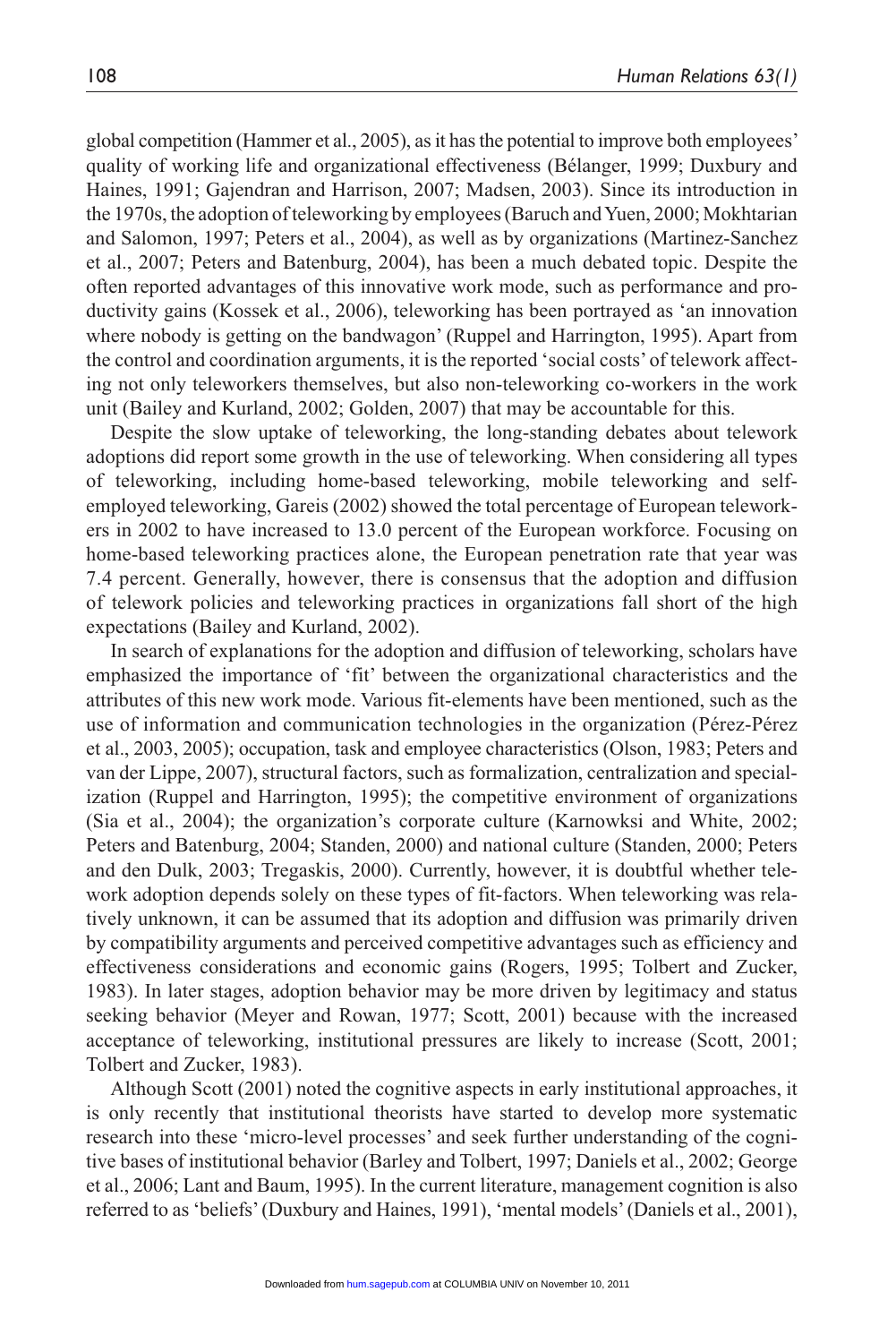or 'dominant logics' (Kossek et al., 1994), which are considered to constitute the basis for managers' attitudes. The emphasis on cognition among neo-institutionalist scholars can also be found in the attitude-formation literature, which postulates that beliefs affecting managers' attitudes arise from cognitive responses. These cognitive responses, in turn, are considered to arise from the general process of managers acquiring information from their external environment (Duxbury and Haines, 1991; Olson et al., 1982; see also Kossek et al., 1994).

The present study examines whether the influence of pressures from the institutional environment on managers' beliefs also reveals itself in managers' perceptions of the relative advantage of teleworking. Drawing on Schein (1996), it is argued that the institutional environment in which managers are being socialized and in which they operate, shape their deeply rooted shared beliefs and, eventually, also their attitudes towards teleworking. We focus particularly on two 'subcultures' of managers (Schein, 1996). These 'occupational communities' may graft a specific set of dominant beliefs and role related social expectations onto managers that constitute the basis with which they assess new ideas and practices (Schein, 1996). As a result, institutional factors shaping managers' attitudes can be considered important in the diffusion of teleworking (Daniels et al., 2001; Pérez-Pérez et al., 2003). By analyzing how institutional pressures affect managers' attitudes towards teleworking, the present study aims to contribute to the debates on adoption and diffusion of work–life initiatives in general, and teleworking in particular. It seeks to do so in several ways.

First, by focusing on managers' perceptions of the relative advantage of teleworking, this study relates to the growing attention that work–life researchers have started to give to the organization's 'work–home culture' (Lewis, 2001) since managers' attitudes can support or hinder the introduction, spread and use of work–life initiatives (Allen, 2001; Dikkers et al., 2007; Sahibzada et al., 2005; Thompson et al., 1999). In line with this, growing attention has been paid to the role of managers as potential change agents in the adoption and diffusion processes regarding work–life initiatives within an organization (Bardoel, 2003; den Dulk and Peper, 2007; Kossek et al., 1994). Further, managers' perceived attributes of teleworking and interpretations of its advantages and disadvantages are crucial in the adoption process (Peters and van der Lippe, 2007). More specifically, managers can either initiate the idea to work from home, support the use of teleworking, or turn down an individual employee's telework request (Ruppel and Harrington, 1995). Hence, given the fact that attitudes, or perceived relative advantage, are important predictors of adoption intentions and actual behaviors (see Ajzen and Fishbein, 1980; Rogers, 1995), it is important to understand how institutional pressures shape telework attitudes at a micro-level.

Second, this research builds on recent insights from neo-institutional theory, by analyzing the role that pressures from the institutional environment play with respect to the formation of managers' attitudes towards teleworking. As attitudes are shaped through processing information from the environment (Duxbury and Haines, 1991), the present study stresses the importance of professional socialization, inducing 'normative pressures' on managers, and the importance of behavior of peer organizations in the organizational field, engendering 'mimetic pressures' (DiMaggio and Powell, 1983; Scott, 2001). In this study, we base our views on mimetic pressures arising from 'co-orientation' and 'peer-behavior'. The third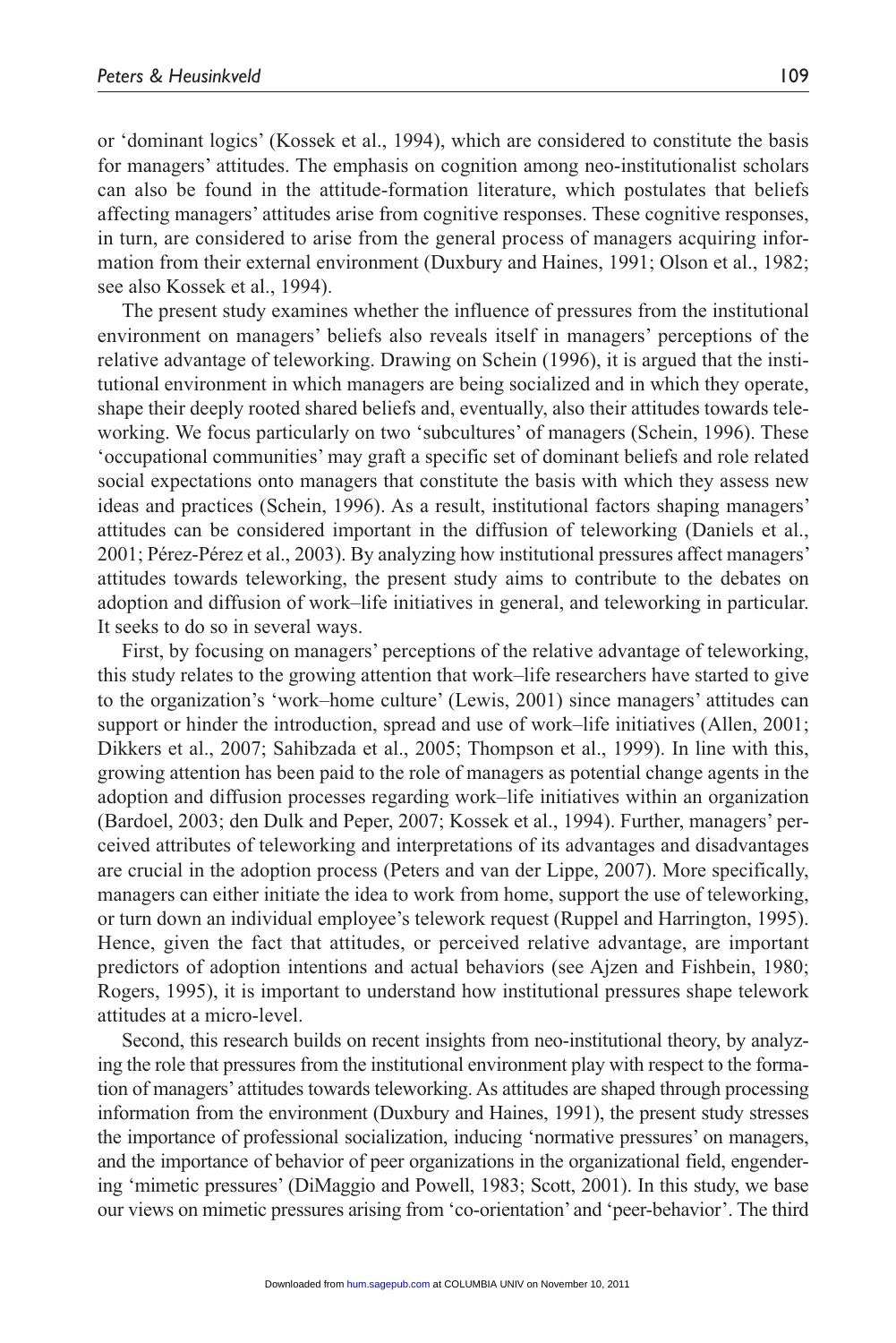institutional element distinguished in the neo-institutional literature, 'coercive pressures' resulting from rules and regulations (DiMaggio and Powell, 1983; Scott, 2001), is not taken into account in this study as these types of pressures (for instance, induced by the autonomous Framework Agreement 2002 stimulating employer and employee representatives in the European Union to agree on formal telework policies) are still at an embryonic stage (Larsen and Andersen, 2007).

Third, although previous studies have taken various types of managers into account (Karnowski and White, 2002; Pérez-Pérez et al., 2002), little attention has been paid to differences in shared beliefs and values across subcategories of managers. However, these 'cultures' may differ across management positions, and managers may vary in the extent to which they are susceptible to particular institutional pressures (see Schein, 1996). In order to see how institutional pressures affect categories of managers differently, our empirical work involves a large-scale quantitative study conducted in 2003 among 96 CEOs and 380 HR-managers  $(N = 476)$  in Dutch private sector companies employing 100 or more employees.

Fourth, the link between institutional pressures and managers' cognition has been given attention in earlier studies (Daniels et al., 2001). However, the present study presents empirical evidence for the role that institutional factors play in shaping managers' telework attitudes. While taking various other 'fit-factors' into account, hierarchical regression analysis will be conducted to study whether the two types of institutional pressures affect managers' perceptions of advantages and disadvantages associated with teleworking, and whether these effects vary across the two distinguished categories of managers thereby showing signs of what Daniels et al. (2002) phrase as 'cognitive convergence' or 'cognitive divergence'.

Building on neo-institutional theory, the following section presents a set of propositions on the influence of institutional pressures on managers' attitudes towards teleworking that will be tested in this study. Next, the research methodology is outlined, followed by the presentation of the empirical results. Finally, the implications for research into the diffusion of work–life practices and organizational change are discussed.

#### **Theoretical background and hypotheses**

Traditionally, institutional theorists focus on the way organizations seek to gain legitimacy in the institutional environment (Meyer and Rowan, 1977; Scott, 2001). To be in line with what is socially constructed as 'desirable, proper, or appropriate' (Suchman, 1995: 574) is considered crucial to the survival of organizations, as it provides access to essential resources (Scott, 2001: 58; see also Kumar and Das, 2007). Therefore, organizations seek conformance to coercive, normative and mimetic pressures (DiMaggio and Powell, 1983; Scott, 2001). Although institutional theorists emphasize stability, they do not deny the possibility of the adaptation of existing social structures (Greenwood and Hinings, 1996; Scott, 2001; Reay et al., 2006). In line with Greenwood and Hinings (1996), the work of Scott (2001) presents the diffusion of new ideas and practices as an instance of 'convergent change'. This implies that strong and shared institutional pressures related to a new idea or practice from the environment may lead to what Daniels and colleagues phrase as 'cognitive convergence' (2002: 31) among members of any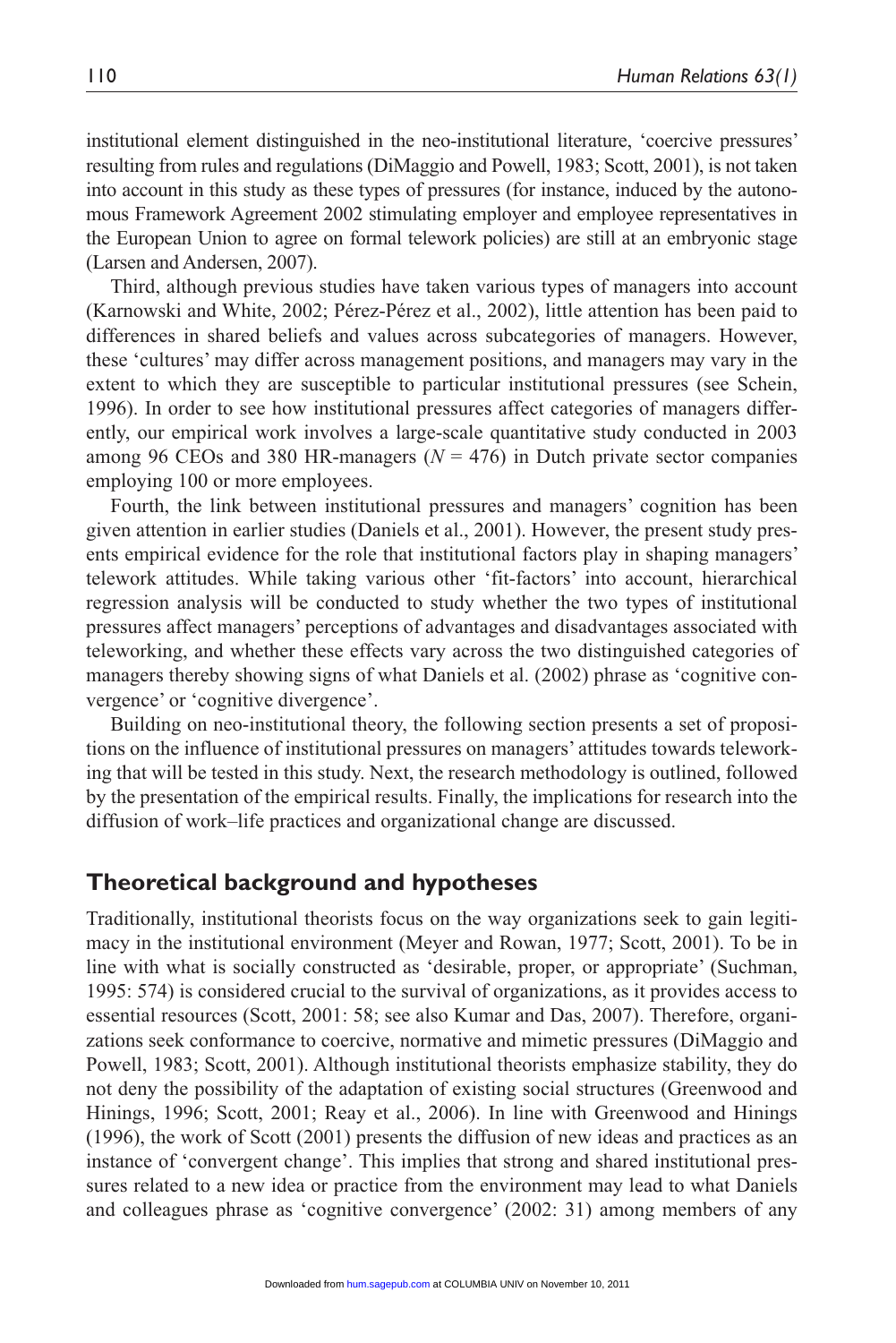social unit such as among managers within a department, within an organization, across peer organizations, or among members of the same occupational community. Convergence in managers' beliefs constitutes the basis for homogeneity in attitudes and, eventually, in managerial responses. In the next subsections, we hypothesize how managers' belief-based attitudes are shaped through processing information from their institutional environments in the case of teleworking. More specifically, we discuss the effects of 1) normative pressures and 2) mimetic pressures in managers' teleworking attitudes.

# *Normative pressures*

Scott (2001) considers normative systems as an important mechanism that may play a role in institutional diffusion processes. These systems define, according to Scott, the 'legitimate means to pursue valued ends' (2001: 55). Research into normative processes persistently concentrate on professional networks as vital carriers of ideas and practices that prescribe how organizations should function (Scott, 2001). In their seminal article, DiMaggio and Powell (1983) suggest that the degree of formal education constitutes a key element in shaping the attitudes of professional managers and their staff. Training institutions are considered to be 'important centers for the development of organizational norms' (1983: 152). Such norms that are acquired in the course of managers' educational socialization shape their beliefs, a process that is reinforced by their socialization in the 'norms and mores of the organization' (1983: 153; see also Berger and Luckmann, 1967; Tsoukas, 1996).

DiMaggio and Powell (1983) hypothesize that normative pressures will be stronger in organizations that employ a higher number of staff with academic degrees. Hence, a longer educational career might help managers to understand and recognize the value of innovations to their organization. Managers' attitudes about new ideas and practices, such as teleworking, may be unfavorable because their beliefs (due to their inexperience) still lack the norms that shape the ability to understand and recognize their value (Cohen and Levinthal, 1990). As suggested by institutional theorists, new ideas and practices must include characteristics that are already known in order to increase understanding and gain acceptance among a given population (Hargadon and Douglas, 2001). Practices that are poorly understood are often 'unthinkable' in the light of a manager's belief system and are easily considered to be 'illegitimate' (Dougherty and Heller, 1994: 202). Therefore, it can be expected that a higher educational level decreases the possibility of managers' perceptions of incompatibility of the telework model with their belief and is, therefore, positively related to the recognition of teleworking as a beneficial strategy to the organization.

*Hypothesis 1*: Higher levels of education of managers will be associated with more positive attitudes towards teleworking.

Institutional theory reveals that normative systems give rise to specific 'roles' (Scott, 2001; see also Berger and Luckmann, 1967). Scott defines roles as 'conceptions of appropriate goals and activities for particular individuals or specified social positions' (2001: 55). These role-related normative expectations can differ significantly between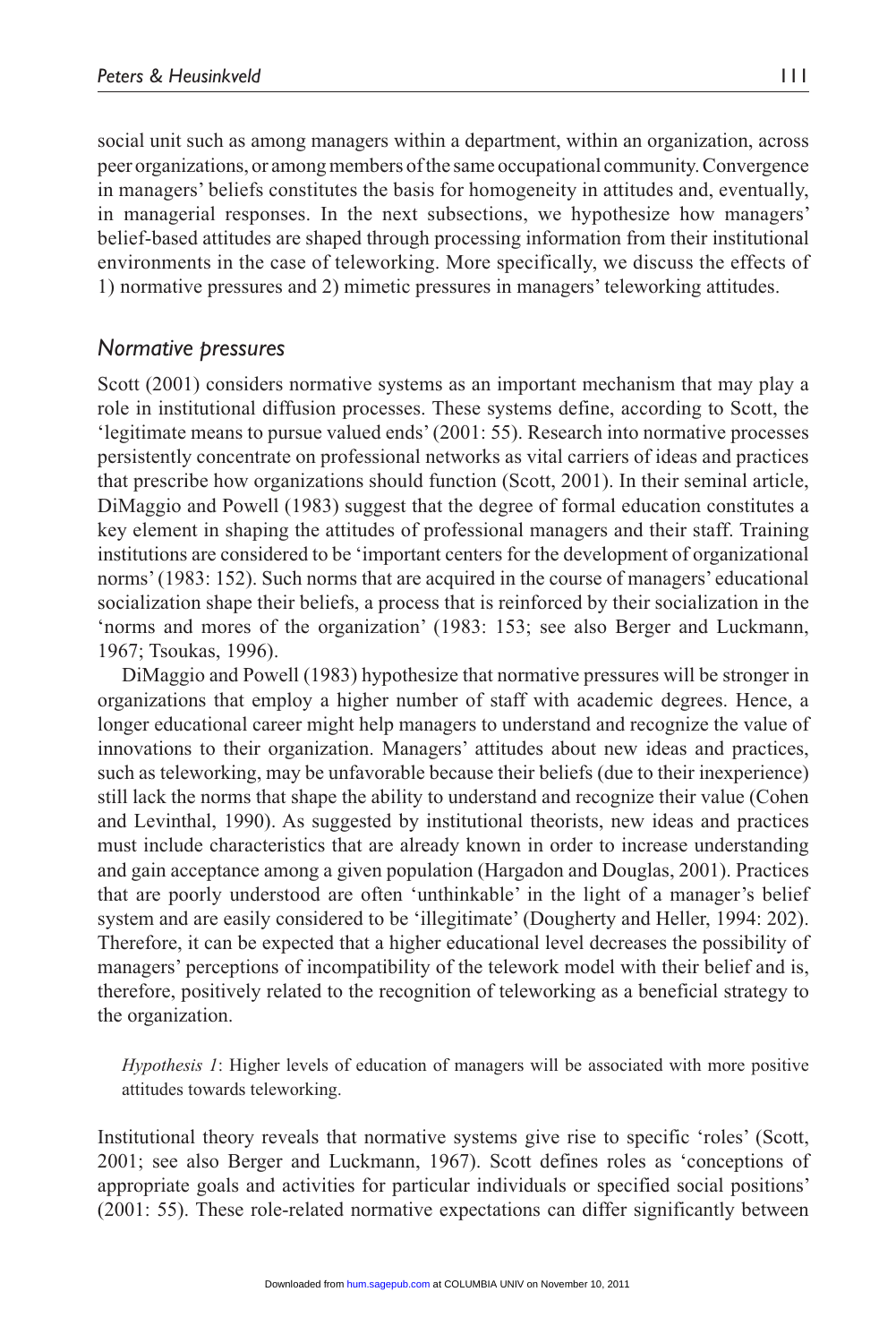different managerial positions within an organization, and these expectations likely affect managers' beliefs and related opinions about new ideas and practices (Boiral, 2003; Schein, 1996). In fact, managers' attitudes towards new ideas and practices strongly depend on the role-related objectives that managers hope to accomplish (Duxbury and Haines, 1991). This implies that CEOs, whose primary concerns are organizational effectiveness issues, such as productivity, supervision or adminstrative costs (Duxbury and Haines, 1991; Schein, 1996), can be expected to hold different attitudes towards teleworking compared to HR managers, whose focus is mainly on improving the organization for its employees, such as stress reduction, quality of work life and morale (Duxbury and Haines, 1991; Schein, 1996).

In organizational practice, however, these different role-related expectations may compete with each other, and managers may have to compromise (DiMaggio and Powell, 1983). This may particularly become apparent in the diffusion of ideas and practices, or as Scott puts it: 'Often there is competition among those who promulgate normative models' (2001: 117). As historical accounts on the institutionalization of new ideas have pointed out, advocates of an innovation may encounter significant opposition from other managers in the firm (Guillén, 1994; Nelson, 1975), as the adoption and implementation would generate management costs and uncertainties (Powell and Maniero, 1999). This indicates that specific professional subgroups may have stronger interest in promoting an idea or practice, whereas CEOs may not necessarily adopt their enthusiasm for a specific idea (Schein, 1996). Therefore, we propose that CEOs may be biased towards holding more conservative teleworking attitudes, as they have stronger interests in risk avoidance due to their acquired role-related normative expectations, whereas HR managers may be biased towards holding more positive teleworking attitudes as they have stronger interests in promoting teleworking due to their specific role-related normative expectations.

*Hypothesis 2*: CEOs' teleworking attitude scores will be lower than HR managers' attitude scores.

#### *Mimetic pressures*

A central theme in institutional theory is the problematic nature of change in general (Scott, 2001) and of organizational change in particular (Brunsson and Olsen, 1997; Greenwood and Hinings, 1996). Institutions are associated with stability, and the regulative, normative and cultural pillars are regarded by Scott as the 'elastic vibes that resist change' (2001: 49). Change remains assumed to be 'both difficult and dangerous for organizations' (Scott, 2001: 110) because it is at odds with the socially accepted ways of thinking and acting in a specific field. This mechanism may be even stronger when managers experience important uncertainty and ambiguity in relation to the benefits of specific ideas and practices to the performance of their organization (George et al., 2006; see also DiMaggio and Powell, 1983). When faced with uncertainty of the value of new ideas and practices, managers are likely to 'co-orientate', that is, acquire information from their organizational field about the behavior of other organizations (Scott, 2001; Tolbert and Zucker, 1996). 'Co-orientation' is considered to be a 'lowcost strategy [. . .] because other organizations will have pre-tested the structure' (Tolbert and Zucker, 1996: 183). As DiMaggio and Powell posit, organizations tend to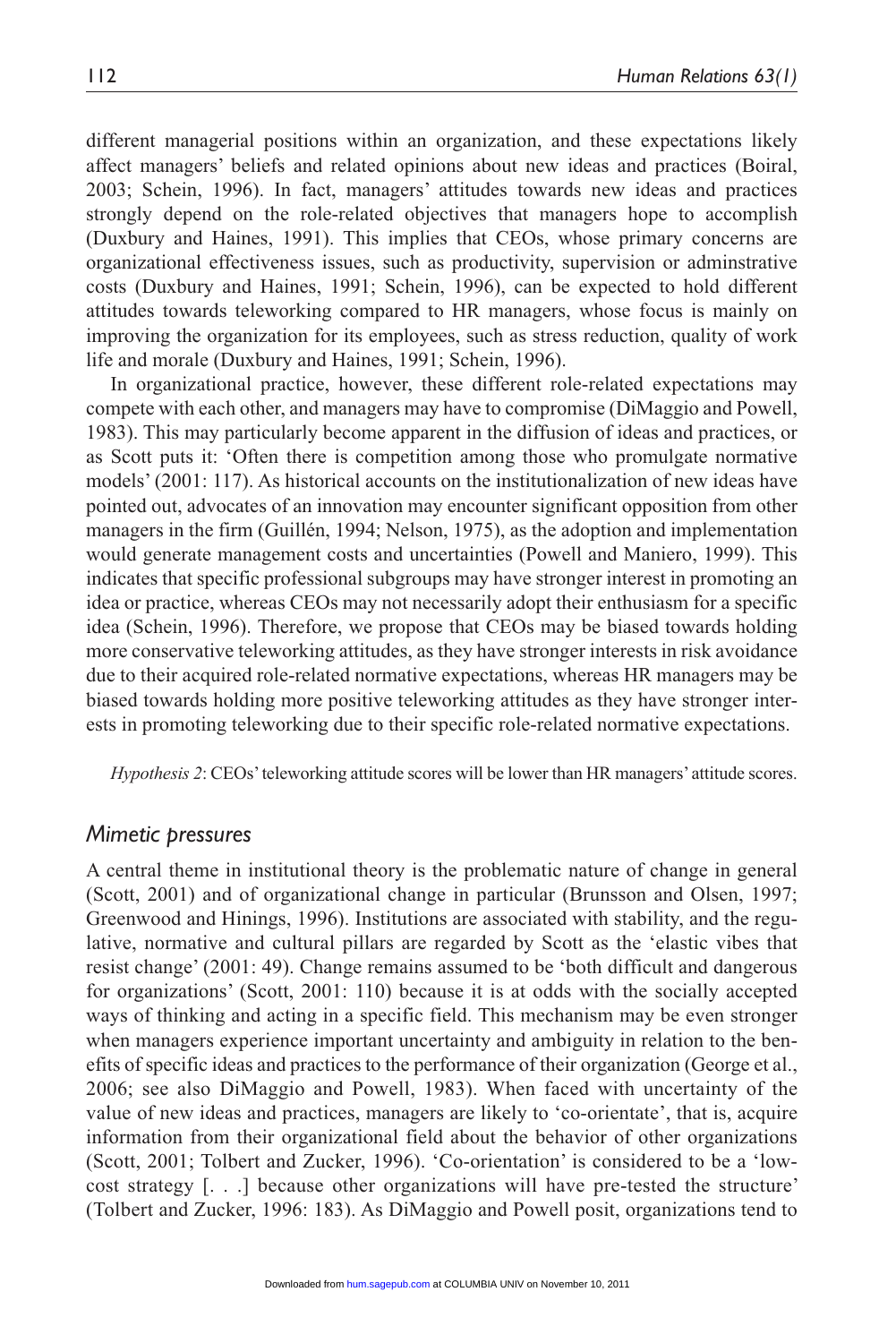'model themselves on other organizations' that they perceive as being successful and legitimate (1983: 151). Hence, managers that are involved in 'co-orientation' are likely more doubtful about the value of teleworking.

*Hypothesis 3a*: 'Co-oriented' managers will be associated with more negative attitudes towards teleworking.

According to Scott (2001), mimetic pressures originate from the cultural frameworks that are prevalent in the environment. These frameworks shape people's interpretations of social reality when they are conceived to be taken-for-granted. This occurs through a process of 'objectivation', that is, the development of a shared belief among managers about the value of an idea or practice (Scott, 2001; Tolbert and Zucker, 1996). Such a shared belief can lead to an increased adoption of specific ideas and practices by organizations. This is because the more peer organizations have adopted specific ideas and practices 'the more likely will decision-makers perceive the relative balance of costs and benefits to be favorable' (Tolbert and Zucker, 1996: 183). As a result, the adoption rate is taken as a key measure of the social acceptance of specific ideas and practices, or, to use Scott's terms, 'organizational density serves as an indicator of the cognitive status of the form' (2001: 119). When ideas and practices achieve a high density, that is, they are widely adopted in an organizational field, they 'acquire a rule-like status as legitimate elements' (Westphal et al., 1997). In particular, late adopters of specific ideas and practices will experience more mimetic pressures (Burns and Wholey, 1993; Tolbert and Zucker, 1983; Westphal et al., 1997). The insights from neo-institutional theorists suggest that these mimetic pressures lead to 'cognitive convergence' (Daniels et al., 2002; Scott, 2001) that constitutes the basis of their attitudes. In particular, the pressures that are induced by the number of telework adoptions in the field can lead to convergence with respect to managers' beliefs (cf. George et al., 2006). Hence, when co-oriented managers perceive that a sizable number of peer organizations have adopted teleworking practices in their firms, their beliefs of teleworking may change, resulting in more favorable attitudes towards teleworking.

*Hypothesis 3b*: Managers who perceive higher percentages of organizations with formal teleworking policies in their organizational field will hold more positive attitudes towards teleworking.

# *Susceptibility to mimetic pressures*

A key explanation for differences in attitudes between categories of managers in a similar organizational field is related to the different influences that they experience from their occupational community. Or as Scott argues, actors are 'not equally subject to the institutional processes at work' (2001: 162). Following the argument of Goodstein (1994) and Oliver (1991), Scott stresses that differences in institutional backgrounds may lead to heterogeneity in managers' beliefs, and that these differences likely produce a variety of different responses to institutional pressures (Goodstein, 1994; Oliver, 1991). In line with this, Schein posits that managers are part of different occupational communities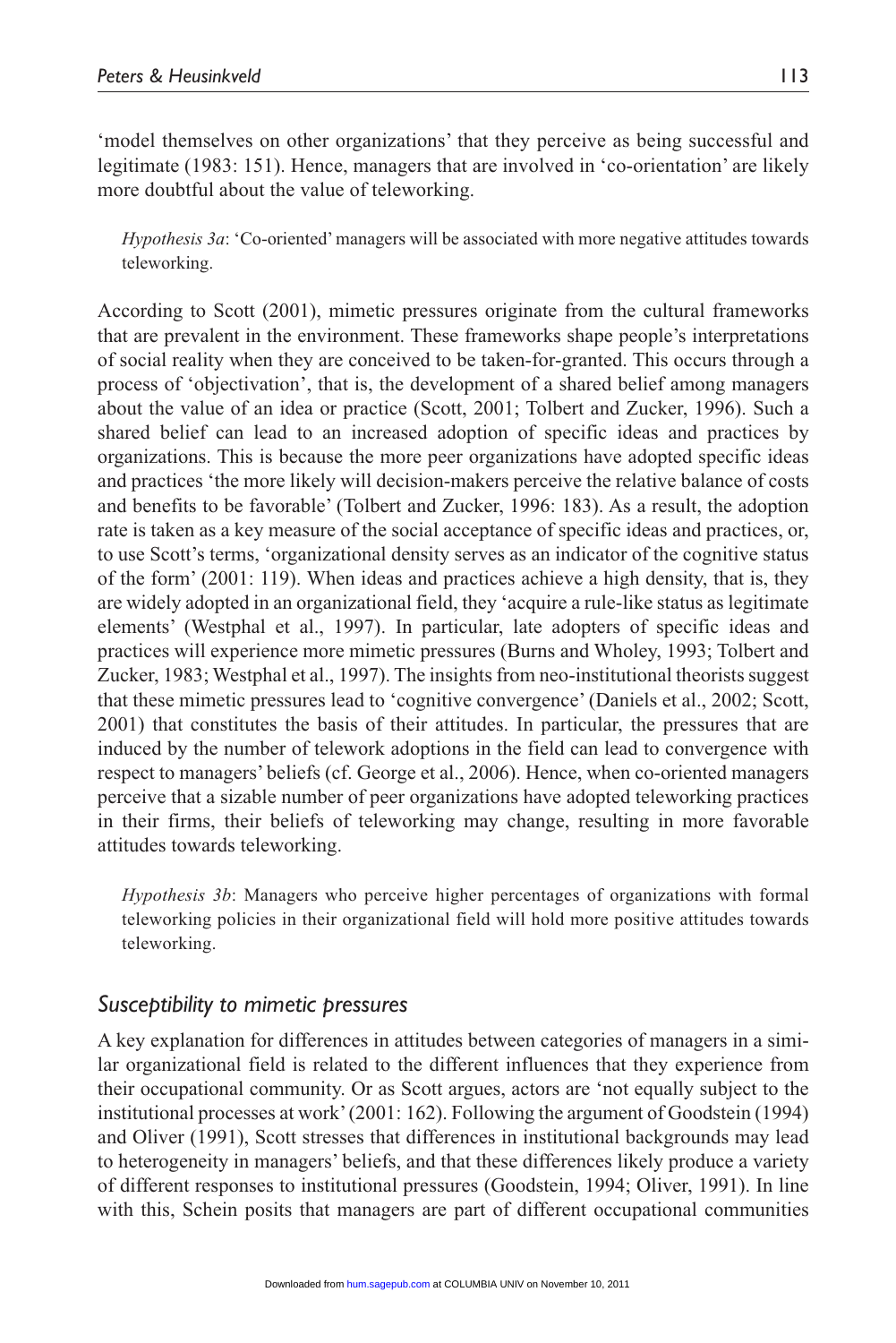who 'have learned their assumptions from the environments in which they exist' (1996: 238). In these environments, occupational communities play a role in the constant development of 'organizational norms' among professional managers and their staff (DiMaggio and Powell, 1983: 152; see also Schein, 1996). In line with this, Scott (2001) emphasizes that professions construct cognitive frameworks that define areas within which they claim jurisdiction and seek to exercise control.

It is even argued that, rather than being a source of stability, professional associations may play a key role in legitimating institutional change (Greenwood et al., 2002). This would mean that the possible interest of staff managers for new management ideas and practices is particularly related to their specific occupational community. This could particularly apply to HR managers whose members of their professional community play a crucial role in propagating ideas that relate to their profession and construct their role in heroic terms (Caldwell, 2003; Ulrich, 1997; see for other examples, Braam et al., 2007; Shenhav, 1999). As a result, their beliefs are likely more influenced by trends in their occupational discourse and may be less susceptible to the larger adoption rates among peer organizations in their organizational field. At the same time, CEOs share a common set of assumptions that is related to a different occupational community. It is argued that key assumptions in this community are that decisions are dominated by the measure of financial viability and lack of trust for the opinions of their subordinates (Duxbury and Haines, 1991; Schein, 1996). Given the influence of their specific occupational community advocating role-related normative expectations that are serving the organization's interest rather than enlarging their own professional territory, CEOs' beliefs are hypothesized to be more led by the peer behavior of similar organizations than those of staff managers, such as HR managers, which will be reflected in their attitudes towards teleworking.

*Hypothesis 4*: CEOs' attitudes towards teleworking will be more positively affected by the adoption behavior of peer organizations in the organizational field than the attitudes of HR managers.

# **Methodology**

#### *Data*

To test our hypotheses, we made use of data that were collected through a written organization questionnaire (Time-spatial Flexibility Questionnaire) that was sent to 2927 organizations randomly selected from an address file belonging to the Dutch Chamber of Commerce (Hillebrink et al., 2008). The address file contained a list of private organizations employing at least 100 workers. In spring 2003, the questionnaires were sent to the organizations' personnel departments. After three weeks, all of the organizations received a reminder. Altogether, 604 questionnaires were returned. The response rate was 21 percent, which is an acceptable level for postal surveys (Hillebrink et al., 2008). Of equal importance is the selectivity of the (non-)response. It appeared that some industries were less cooperative than others, but according to sector, size and regional composition the non-response group did not significantly deviate from the response group. Noteworthy is that the present study relates only to larger organizations (100 employees or more) and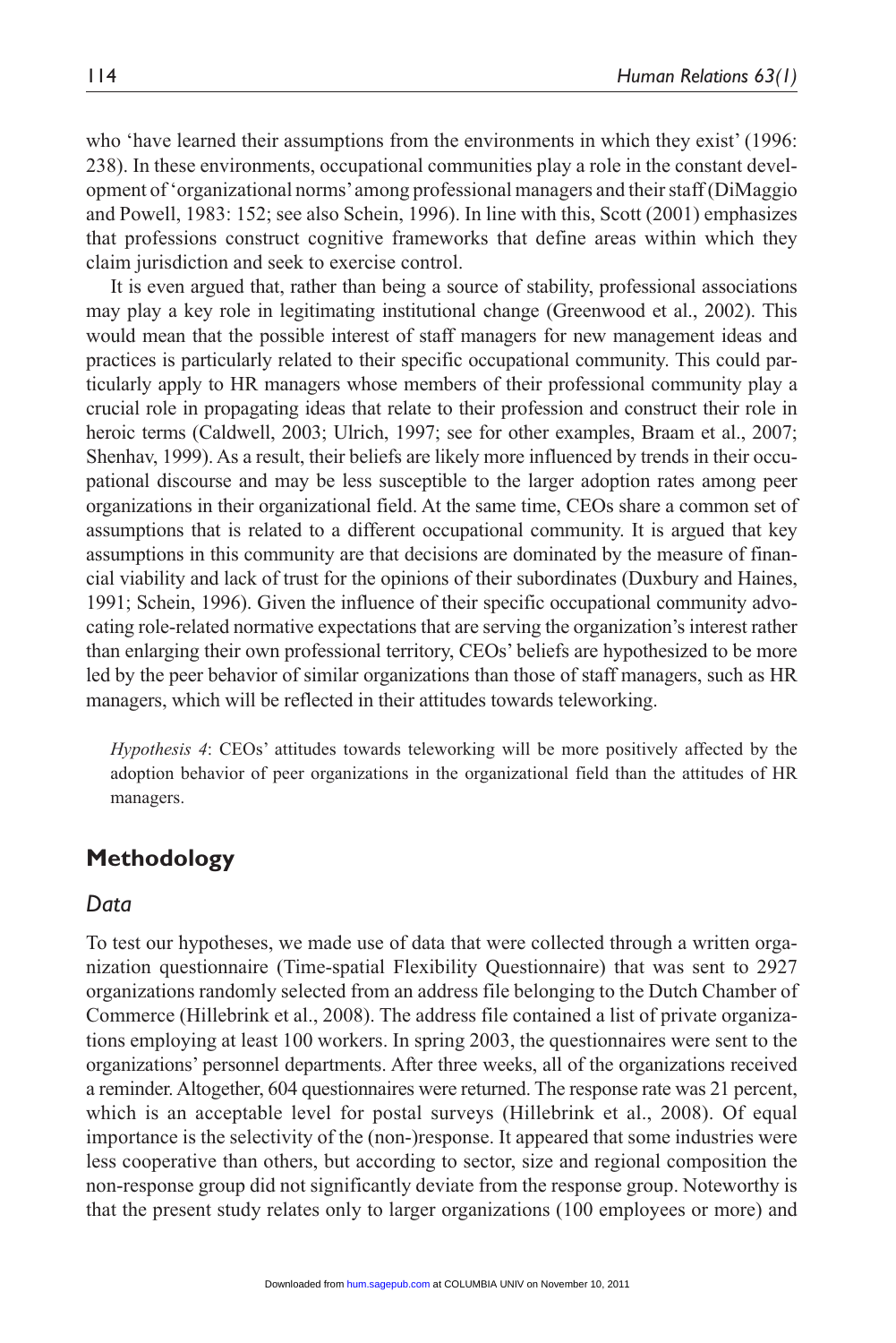that the public sector, the agricultural sector and the hospitality industry, are not included in our final data set. In most cases, the questionnaire was filled in by the senior HR manager, or by (one of) the CEOs of the company. As it is often senior management that is in the position to adopt a formal telework policy (Pérez-Pérez et al., 2003), the analyses presented in this study are based on data provided by 380 senior HR managers (79.8%) and 96 top managers, the latter also being referred to in this study as CEOs (20.2%)  $(N = 476)$ . Owing to missing values on our dependent variables (managers' attitudes towards teleworking), the analysis in the present study was confined to 444 cases.

#### *Measures*

*Dependent variables* In the questionnaire, teleworking was defined as 'the situation in which an employee works at home during contractual working hours for at least one day per week'. According to a large scale cross-national telework study, the Dutch service economy is among the forerunners with 20.6 percent teleworkers among its working population (Gareis, 2002). Especially by the end of the 1990s, the number of Dutch teleworkers increased substantially (van Klaveren et al., 2005). The total Dutch share of teleworkers among the Dutch working population even goes beyond that of the US where teleworking was first introduced, and where at the beginning of this century one in five of the adult workforce of 18 years and older did some type of teleworking. According to the European figures referred to earlier (Gareis, 2002), 9 percent of the Dutch working population has home-based working days averaging one or more than one day per week. This means that supplementary teleworking (i.e. occasional telecommuting) exceeds alternating or permanent teleworking practices.

Telework attitudes relate to the overall attractiveness of teleworking as perceived by managers and, hence, depend on the perceived instrumentality of salient telework attributes (Duxbury and Haines, 1991). However, it can be assumed that some telework attributes are more important to look into than others. The present study focuses on the analysis of two clusters of telework attributes that both stand out in the international telework literature and also appear to be important factors in the telework adoption behavior of Dutch workers and managers. Moreover, these two clusters are shown to affect telework adoption (Peters and Batenburg, forthcoming). The first component refers to a cluster of telework attributes that relate to 'improved work outcomes' owing to a rise in motivation, concentration and productivity. In the Dutch context, 55 percent of the Dutch teleworkers and 58 percent of the teleworking managers indicate increased efficiency to be the prime reason for them to work from home (Beffers and van den Brink, 2008). In the international telework debate, telework is often considered to improve performance and productivity (Frolick et al., 1993; Kossek et al., 2006; McCloskey and Igbaria, 2003). According to the results of Pérez-Pérez et al. (2003), HR managers consider productivity increase to be the most important benefit for the company.

The second component of managers' attitudes refers to 'social costs/benefits of telework', including consequences with regard to organizational commitment, workers' isolation, cooperation and learning-on-the-job. Among the Dutch employed population, 59 percent of the employees and 58 percent of the managers agree to the proposition that teleworking has a negative impact on the social contacts at work (Beffers and van den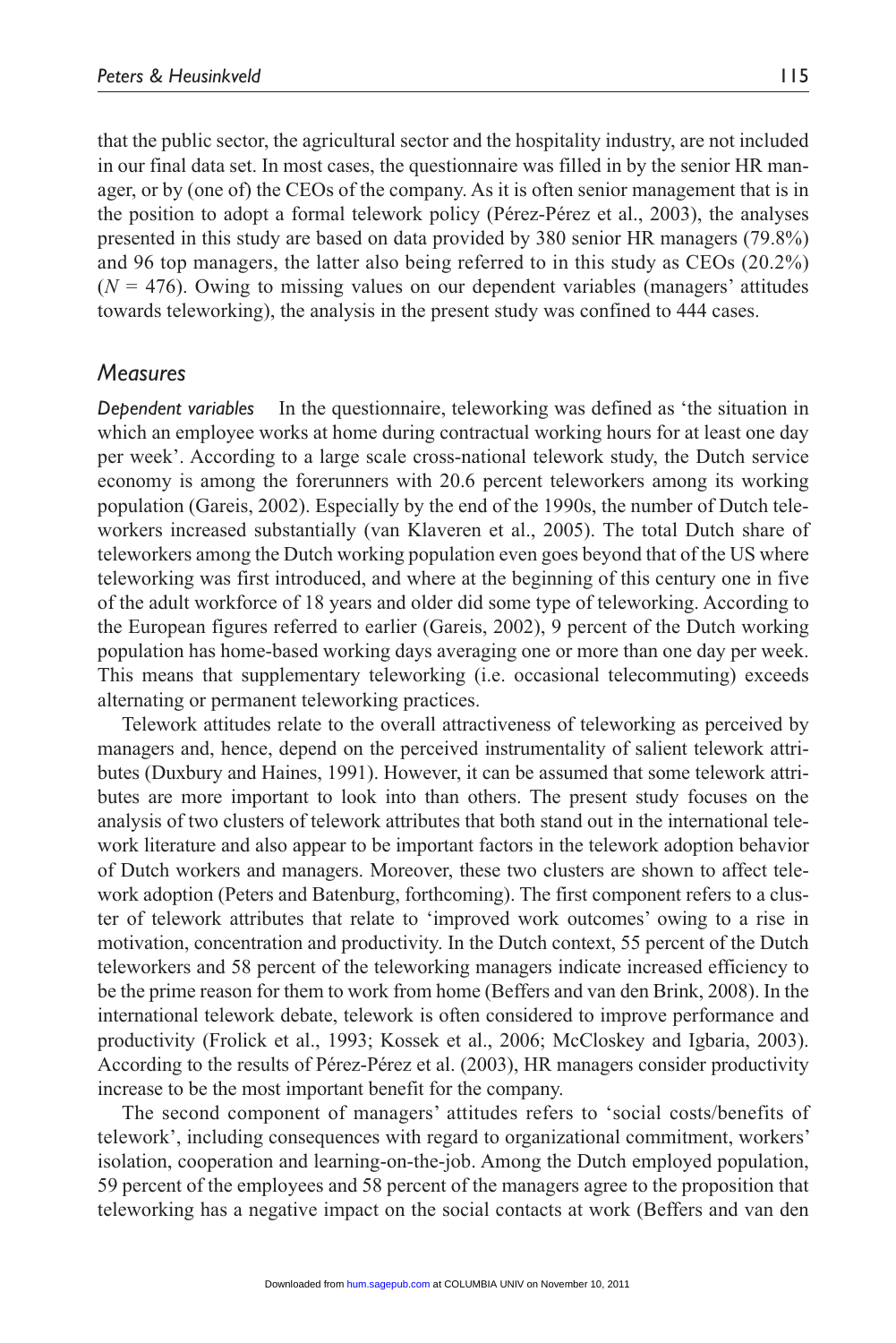Brink, 2008). Factors related to organizational social relationships are also often mentioned in the international literature as drawbacks of telework (Bailey and Kurland, 2002; Cooper and Kurland, 2002; Golden, 2007; Kurland and Cooper, 2002). Noteworthy was that a manager's perception of teleworking being beneficial to employees' work–life balance was not shown to be a significant factor in organizations' telework adoption, although this item was responded to most favorably (66% of the managers agreed to this proposition) (Peters and Batenburg, forthcoming). In order to measure the two clusters of perceptions on 'improved work outcomes' and 'social costs/benefits', respectively, seven items (five-point Likert scales) were presented in the questionnaire:

- 1) Teleworking increases productivity;
- 2) Teleworking improves employees' concentration;
- 3) Teleworking increases employees' motivation;
- 4) Teleworking decreases mutual learning among employees;
- 5) Teleworking decreases cooperation amongst employees;
- 6) Teleworking leads to isolation of employees;
- 7) Teleworking decreases employees' organizational commitment.

Factor analysis (PAF, Oblimin) confirmed the seven items to represent two separate factors. The items 1) (productivity), 2) (concentration) and 3) (motivation) comprised one factor indicating the respondent's view on the assumed 'improved work outcomes' of teleworking (internal consistency reliability Cronbach's alpha = 0.68). The items 4) (learning), 5) (cooperation), 6) (isolation) and 7) (commitment) were found to load on a factor representing the manager's perception of the 'social costs/benefits associated with teleworking' (internal consistency reliability Cronbach's alpha  $= 0.78$ ). To be noted is that some of the items were reverse coded, a higher score thus representing a more positive attitude of managers towards teleworking; in other words, a higher score indicates managers to have more positive expectations of telework with regard to work outcomes and less negative consequences with regard to social aspects of work.

*Institutional pressure indicators* The present study focused on two types of institutional pressures. *Normative pressures* were measured by taking the respondent's position in the organization into account as an indicator of the occupational community to which the manager belongs. The respondents were divided into two categories: CEOs (management board members and manager directors/executives) (20.0%) and HR managers (80.0%), the latter being the reference group in the analyses. In addition, manager's educational level was measured by a dichotomous variable  $(1 =$  higher vocational training or university  $(87.4\%)$ .

*Mimetic pressures* arising from telework behavior of peer organizations in the organizational field were measured by asking respondents to make an assesment of the percentage of peer organizations in their sector that had introduced a formal telework policy. Based on this question, two variables were calculated. The first one refers to the manager's 'co-orientation', operationalized by whether the respondendant was able to make such an estimation  $(1 = \text{familiar with peer behavior with respect to telework policies})$ (57.3%)). The second mimetic pressure variable 'perceived telework adoption rate in the organizational field' was coded as follows: 1 refers to the manager's perception that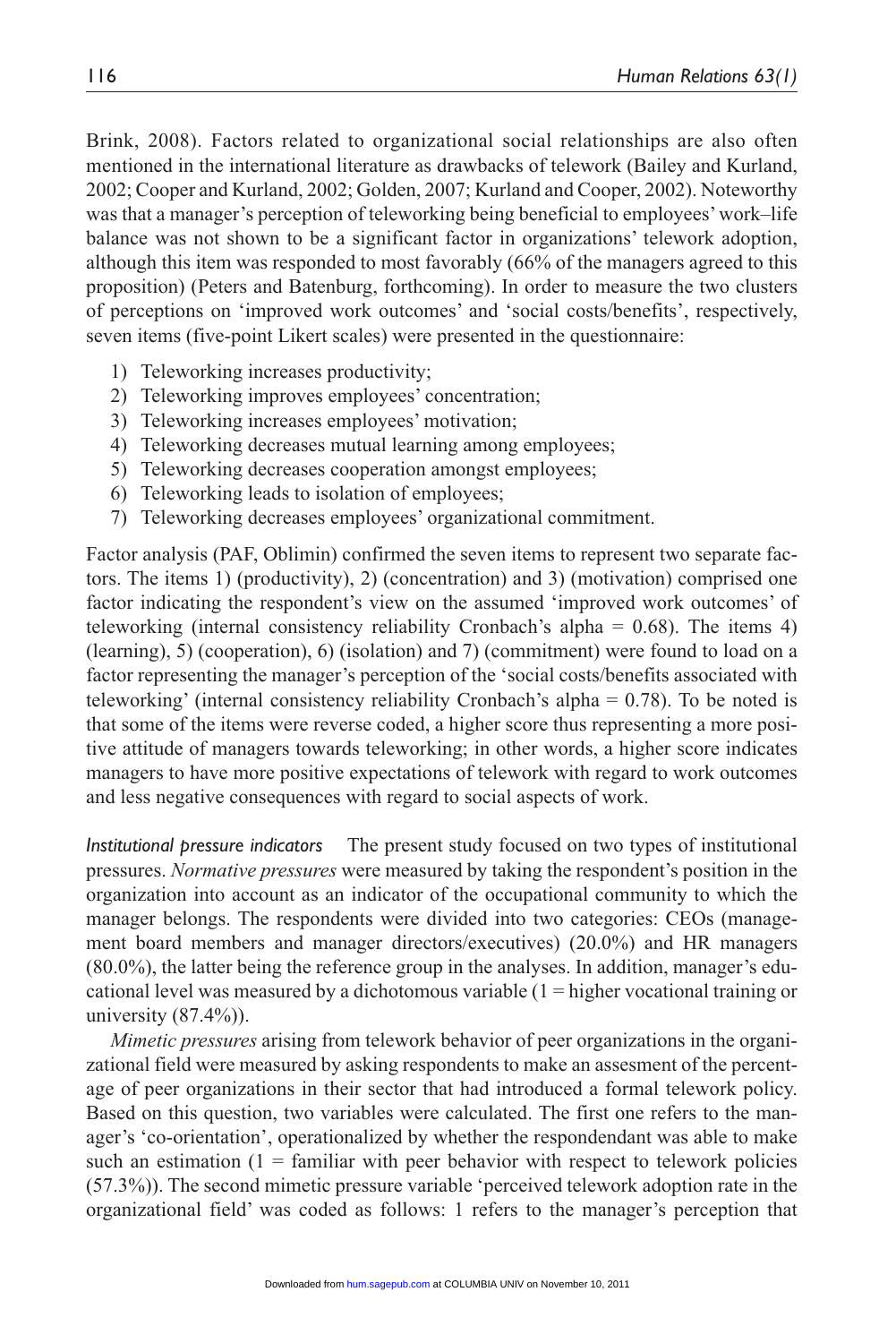hardly any of the peer organizations have introduced formal policies (67.7%); 2 refers to the manager's perception that a small share of the peer organizations have implemented formal telework schemes (24.0%); 3 refers to the manager's perception that half or more than half of the peer organizations in the organizational field have introduced formal telework policies in their companies (8.3%). In order to test the two mimetic-pressurehypotheses, both the 'co-orientation' variable and the 'perceived adoption rate' variable were included in the analysis. Missing values on the 'perceived-telework-adoption-rate variable' were imputed with estimated values using EM methods.

Finally, in order to analyze whether the effects of mimetic pressures differ across occupational communities, interaction effects between the normative pressure variable 'managerial position' and the two mimetic pressure variables were calculated. In order to enable interpetation of the data, mimetic pressure variables were centred.

# *Data analysis*

The present study presents both descriptive (*t*-tests) and explanatory analyses. In order to test the propositions raised in the theoretical section, we employed hierarchical regression analyses for the two telework attributes separately, that is, 'improved work outcomes', and 'social costs/benefits.' For each dependent variable, two models are presented in Table 3. Model 1 only includes the main effects of the variables entered. In steps 1 and 2, respectively, a set of control and fit variables were entered (see below). In step 3, the normative pressure variables were entered. In step 4, the mimetic pressure variables were entered. In Model 2, as a fifth step, the interaction effects were added. The change statistics presented in Table 3 indicate the change in explained variance that can be attributed to the particular set of variables entered in each single step in the analyses of managers' telework attitudes with regard to 'improved work outcomes' and 'social costs/benefits', respectively. As our hypotheses are one-sided, we used one-tailed tests and *p*-values. In Table 1, the minimum and maximum scores, the mean scores on the central dependent and independent variables and their uncorrected correlations are presented. The two factors representing the two components of managers' telework attitudes appear to correlate relatively high  $(r = 0.46)$ , the disattenuated correlation being 0.63 (Lord and Novik, 1968). Factor analyses, however, showed the two components of telework attitude to be two separate factors. Given the high intercorrelation between the two scales, we employed both MANOVA and OLS regressions. As the results did not differ, the hierarchical regressions are presented.

*Control variables* In a first step, the analyses were corrected for the sector that the organization can be related to, as beliefs may be 'an industry-wide commonality' (Daniels et al., 2002; Walsh, 1995). Moreover, some sectors may be more vulnerable to institutional pressure than others. For instance, especially in service and consultancy, teleworking is known to be much more common than in other sectors (van Klaveren et al., 2005). Therefore, the dummy variable 'sector' was entered in a first step, using the consultancy service sector (23% in our study) as the reference category to the other sectors, that is, 'manufacturing industry' (37.6%); 'building industry' (12.2%); 'trade' (9.2%); 'transport, logistics and communication' (7.5%); 'financial sector' (6.5%); and 'health and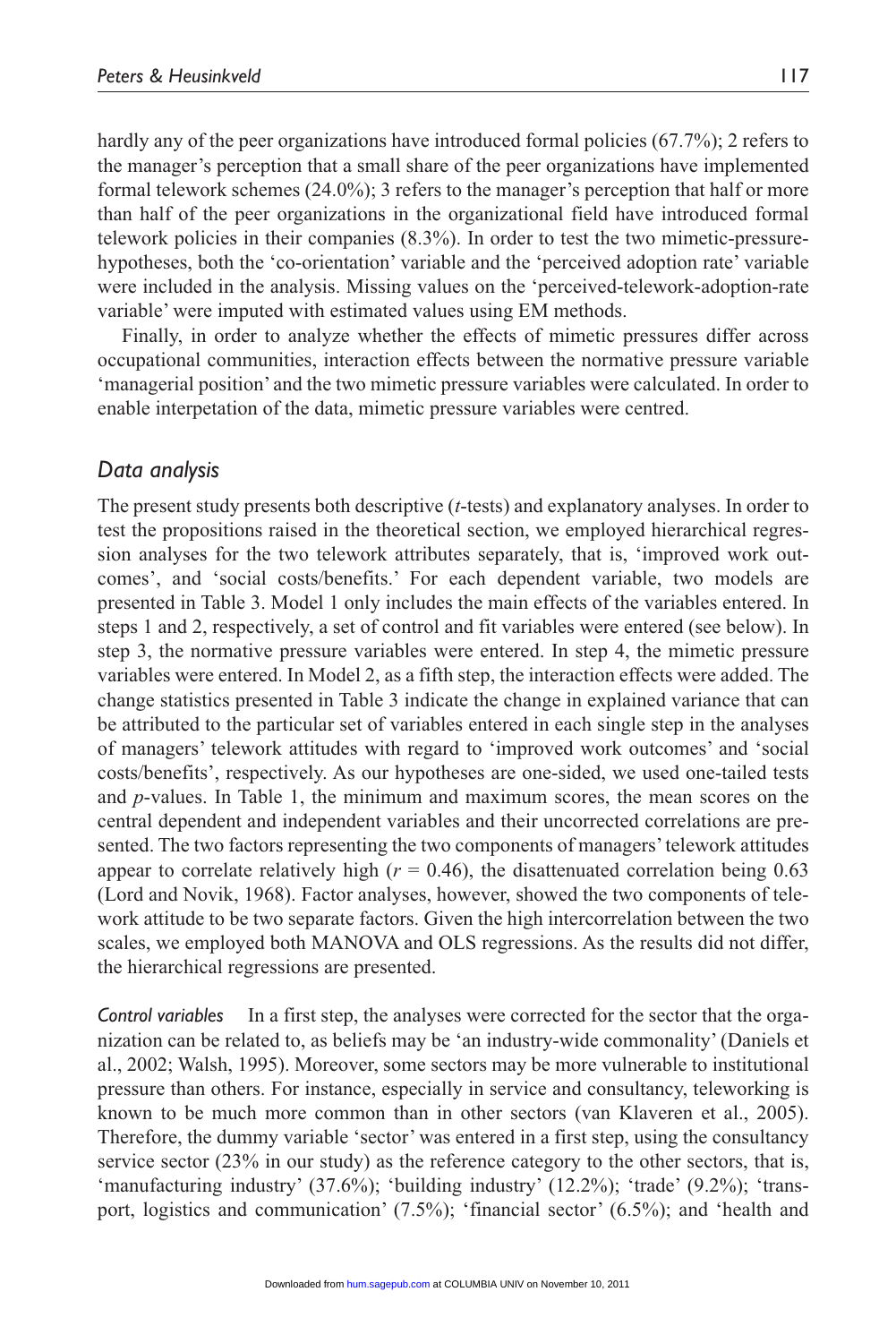well-being' (4.1%). In this first step, the analyses were also controlled for organizational size (min = 100; max = 16,000; mean = 546.55; SD = 1084.08) as larger organizations may be more vulnerable to institutional pressure than smaller companies (Cook, 2004). In the analyses, the continuous variable 'ln\_organizational size' was used.

In the second step, other factors that might affect managers' attitudes towards teleworking but which were not mentioned in our hypotheses were also taken into account. In a previous study on telework adoption (Peters and Batenburg, forthcoming), fitvariables that were often mentioned in the literature were taken to be indicators of a greater compatibility of existing organizational practices and teleworking (Daniels et al., 2000; Depickere, 1999; Nilles, 1998; Peters and Batenburg, forthcoming; Standen, 2000; Suomi and Pekkola, 1999). The present study includes the following fit variables: *Educational level of the workforce* being operationalized by a continuous variable representing the 'percentage of higher educated workers in the organization'; the presence of *individual output related rewards* in the organization measured through the dichotomous variable 'individual bonus/output related rewards' (1 = yes); the presence of *mobile workers* in the organization measured by the dichotomous variable 'mobile workers' (1 = yes); the presence of *flexible working hours* in the organization being measured by the dichotomous variable 'flexible working hours'  $(1 = yes)$ . In addition to these fit-factors, Quinn's shortened instrument on *organizational culture* was used to control for the organization's culture with respect to flexibility and control (Cameron and Quinn, 1999; Standen, 2000). The respondents were asked to respond to three different issues (leadership, management style and cohesion) and to distribute 100 points to propositions/ answering categories (A, B, C, D). Proposition A corresponds to a family culture, B to adhocracy, C to a hierarchy culture, and D to a market culture. Based on the scores obtained from the propositions, it can be determined what type of culture pictures the organizational culture the best. As the focus is on the dimension 'flexibility versus control', the scores on the A-items (family culture) and the B-items (adhocracy culture) were added up. A higher score on the calculated variable 'flexible culture' reflects a more flexible organization culture. In addition, the analyses were also controlled for the so-called 'technical readiness for telework' of the work activities performed by the workers in the organization (Pérez-Pérez et al., 2003). Therefore, the continuous variable '% PC-use within the organization' was used (min = 0; max = 100; mean = 57.54; SD = 31.36), as we expected teleworking to be more feasable when a higher percentage of the employees in the organization work with a personal computer.

Additional correlation analysis showed the correlation between the rate of higher educated workers and the rate of computer use to be relatively high (Pearson correlation = 0.64). In order to analyze the magnitude of multicollinearity, the size of the Variance Inflation Factors (VIF) was taken into consideration. The VIF-factors ranged from 1.065 (telework culture) to 2.412 (percentage of employees using a computer during work). As a rule of thumb, multicollinearity is high when the VIF factor exceeds 5. In our data, the VIF-factors are no higher than 2.412. This indicates that, in our analyses, multicollinearity is not too high.

To control for the effects of an unmeasured latent methods factor (Common Method Variance-factor) on the interval and ratio scaled variables, we employed the statistical program AMOS. We began with a model including the latent CMV-factor, as suggested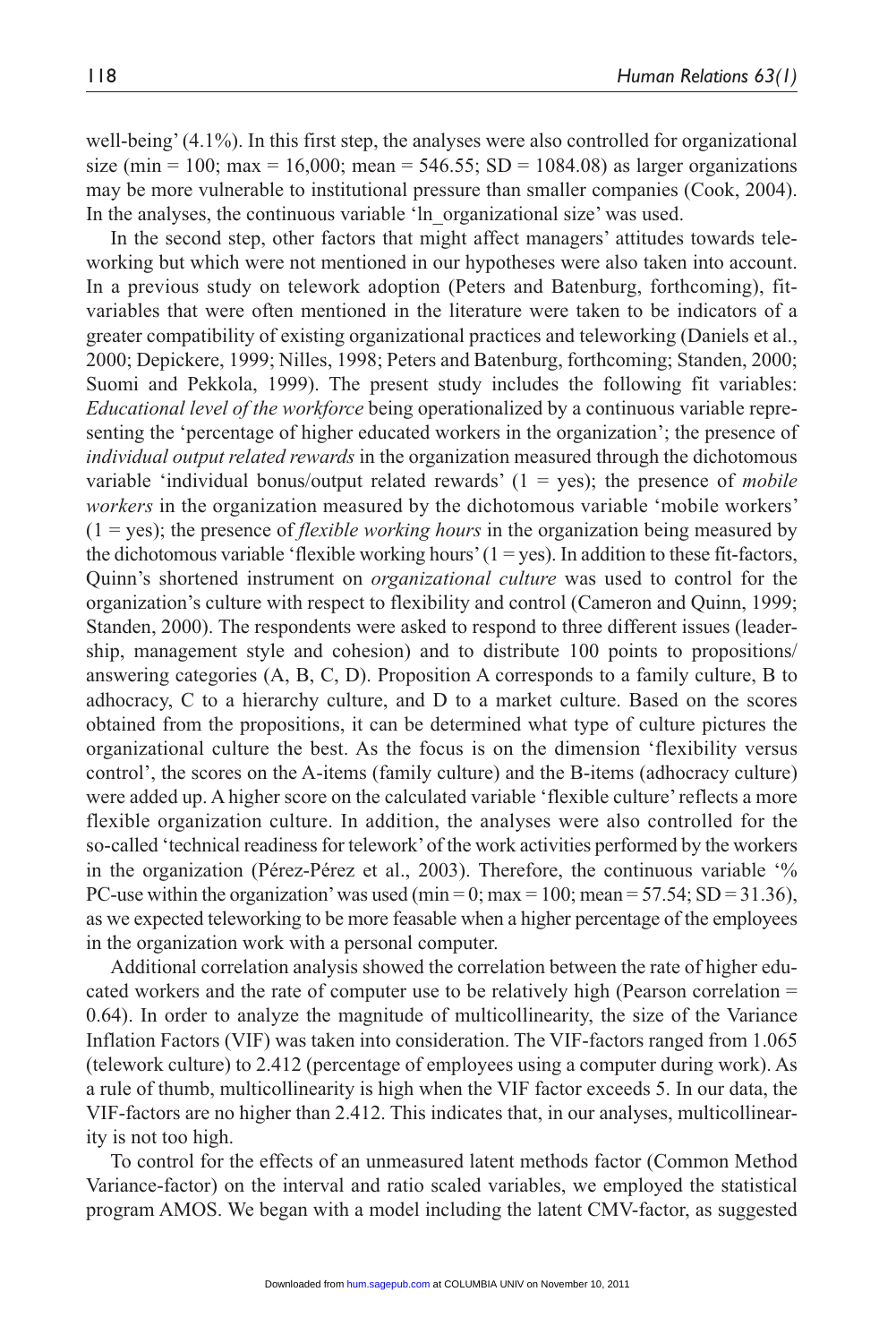by Podsakoff et al. (2003). We compared this model with a nested model excluding the latent CMV-factor. Both models fitted the data well. The model without the CMV-factor showed the following results: Chi-square =  $49.077$ ; d.f. = 38; probability level = 0.108. The model including the CMV-factor showed a Chi-square of 39.092 (d.f.  $= 29$ ; probability level  $= 0.100$ ). The analyses in AMOS showed that the CMV-factor does not significantly affect the scores on the variables in our model, and hence, that our findings are not much affected by the problem of common method variance. Moreover, the standardized regression estimates showed the CMV-factor only to contribute to a small proportion of the variance of the manifest variables, the lowest proportion being 0.0841%, the highest proportion being 20.6%. Finally, the Information Criteria of the default models indicate that the model without the CMV-factor fits the data better than the model including the CMV-factor, which is seen by the lower scores on the Information Criteria of the model without the CMV-factor.

# **Results**

#### *Descriptive analyses*

*T*-tests show that CEOs, on average, hold less favorable attitudes towards teleworking than HR managers (see Table 2). This holds true for both expected improved work outcomes and social costs/benefits associated with teleworking. Table 2 also shows that CEOs appear to be more aware of the telework adoption behavior of peer organizations in their organizational field than do HR managers. This can be taken to reflect their stronger 'co-orientation' on peer organizations' behavior in comparison to HR managers, which is in line with neo-institutional theory. Moreover, HR managers' estimations of telework adoption by peer organizations in their organizational field, on average, are significantly higher. With regard to educational level, the two groups of managers score equally high.

Table 3 presents the results of the two final steps (Model 1 and Model 2) of the hierarchical regression analyses, respectively, explaining managers' perceptions of improved work outcomes and social outcomes associated with teleworking.

# *Explaining perceptions of improved work outcomes*

When we look into factors affecting managers' expectations of teleworking concerning 'improved work outcomes' (Model 1), we find our data to support our 'normative pressure hypotheses'. First, in support of our expectations (Hypothesis 1), highly educated managers hold more positive attitudes towards teleworking (Model 1: beta=  $+0.130$ <sup>\*\*</sup>). Second, CEOs are shown to hold less positive telework attitudes than do HR managers (Hypothesis 2) when it comes to expected improved work outcomes (Model 1: beta= -0.213\*\*\*). The effects of the normative pressure variables remain significant in Model 2 where interaction effects are included.

Also the 'mimetic pressure hypotheses' were supported. Descriptive analyses presented in Table 2 show that 78 percent of the CEOs indicate being familiar with the percentage of peer organizations that have introduced a formal telework policy, compared to 52 percent of the HR managers. This shows that CEOs are more likely to focus on a subset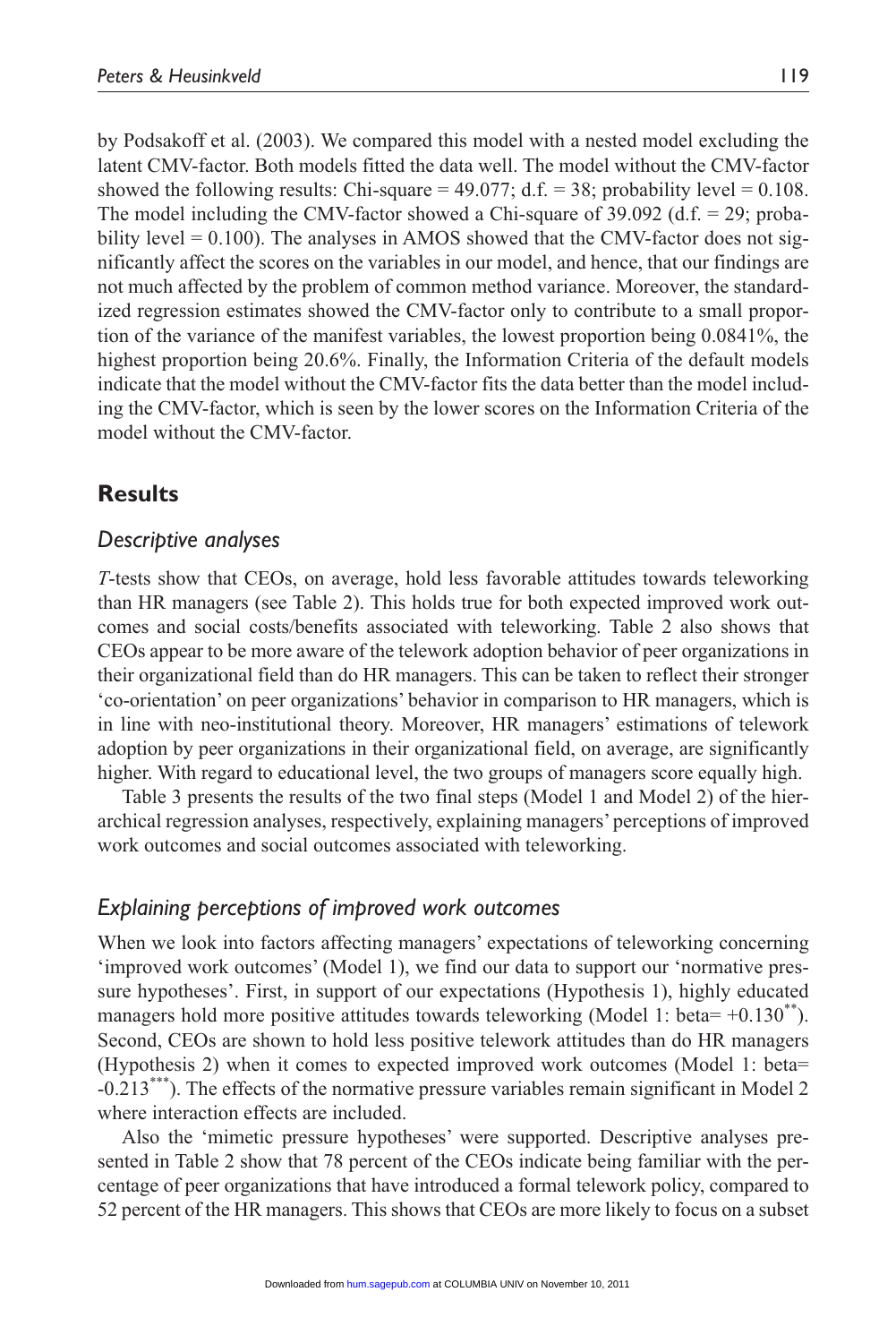| Table 1 Minimum score (min), maximum score (max), mean score (mean), standard deviation (SD) and bivariate correlations coefficients between<br>variables $(N = 444)$ |     |            |                 |                |      |                              |               |                  |                     |      |  |
|-----------------------------------------------------------------------------------------------------------------------------------------------------------------------|-----|------------|-----------------|----------------|------|------------------------------|---------------|------------------|---------------------|------|--|
| Variables                                                                                                                                                             | Z   | <b>Min</b> | Max             | Mean           | g    |                              |               |                  |                     |      |  |
| Improved work outcomes <sup>a</sup>                                                                                                                                   |     |            | 4.67            |                | 0.62 |                              |               |                  |                     |      |  |
| 2 Social cost/benefits <sup>a</sup>                                                                                                                                   |     |            | 4.50            | $3.21$<br>2.67 | 0.66 | $0.46^{***b}$                |               |                  |                     |      |  |
| 3 Manager's position [I=CEO]                                                                                                                                          |     |            | 00.1            | 0.20           | 0.40 | $-25$ <sup>***</sup><br>0.14 |               |                  |                     |      |  |
| level<br>4 Manager's educational                                                                                                                                      |     |            | 00 <sub>1</sub> | 0.87           | 0.33 |                              | $\frac{1}{2}$ | 0.05             |                     |      |  |
| [I=higher educated]                                                                                                                                                   |     |            |                 |                |      |                              |               |                  |                     |      |  |
| 5 Co-orientation regarding                                                                                                                                            | 443 |            | $\frac{8}{10}$  | 0.57           | 0.50 | $\frac{1}{\sqrt{2}}$         | $-08$         | $0.21***$        | $\sum_{i=1}^{n}$    |      |  |
| peer group telework adoption [I=yes]                                                                                                                                  |     |            |                 |                |      |                              |               |                  |                     |      |  |
| 6 Perceived adoption rate                                                                                                                                             | 44  |            | 3.00            | 1.39           | 0.84 | $0.23***$                    | $0.16^{***}$  | $rac{1}{\gamma}$ | $0.10$ <sup>*</sup> | 0.03 |  |
| Valid N (listwise)                                                                                                                                                    | 443 |            |                 |                |      |                              |               |                  |                     |      |  |
| $p < 0.05$ ; $p < 0.01$ ; $p < 0.001$ (two-tailed).                                                                                                                   |     |            |                 |                |      |                              |               |                  |                     |      |  |
| Uncorrected correlation coefficient/disattenuated correlation $= 0.63$ .<br><sup>a</sup> A higher score represents a more positive attitude.                          |     |            |                 |                |      |                              |               |                  |                     |      |  |
| Source: Time-spatial flexibility questionnaire, 2003                                                                                                                  |     |            |                 |                |      |                              |               |                  |                     |      |  |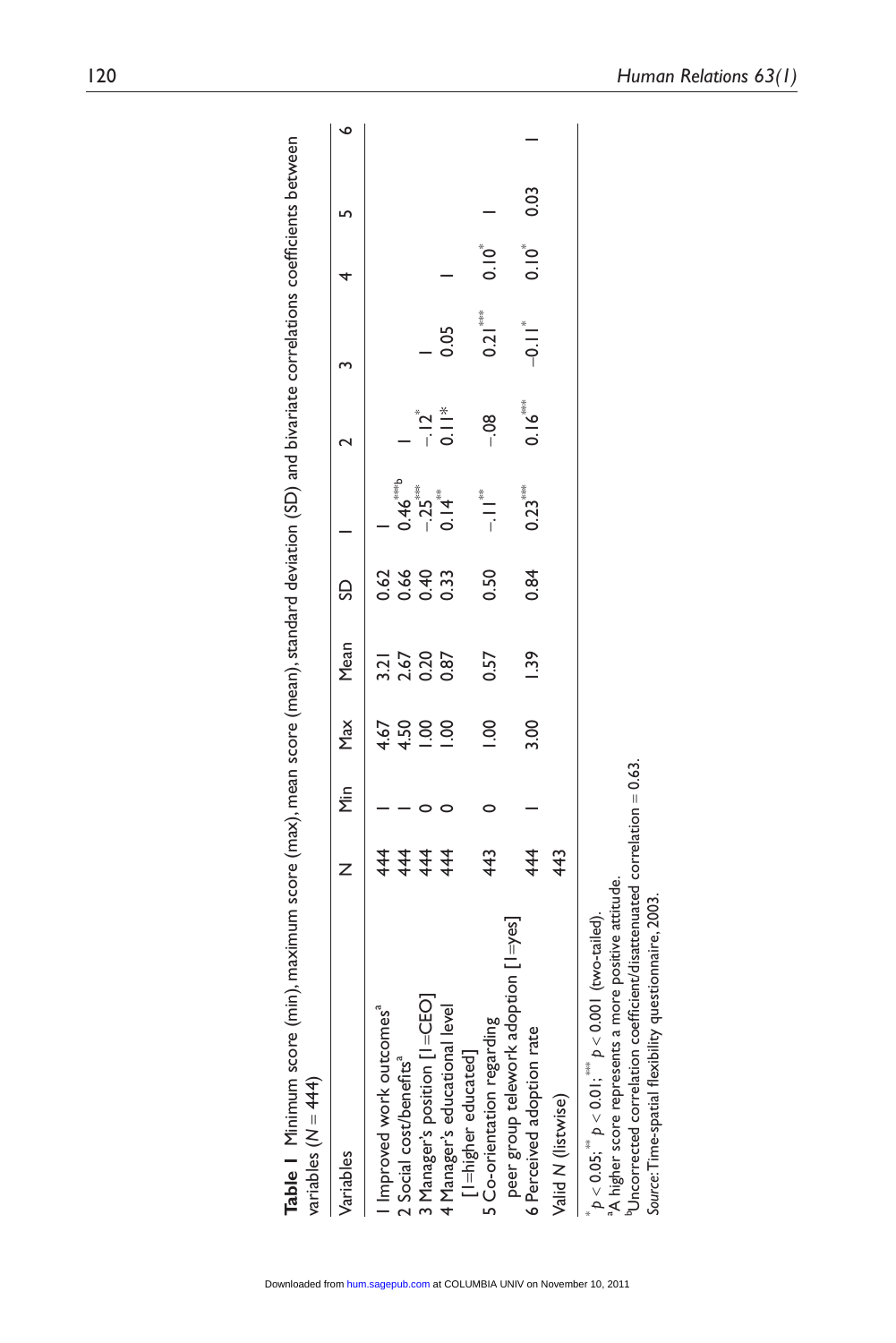| Variables                                                                                    | All managers $N = 443$    |                            |                   |                |
|----------------------------------------------------------------------------------------------|---------------------------|----------------------------|-------------------|----------------|
|                                                                                              | Mean score<br><b>CEOs</b> | Means score<br>HR managers | <b>Difference</b> | Significant at |
| Perceived improved work<br>outcomes $[1-5]^a$                                                | 2.91                      | 3.29                       | $-0.38$           | $*$            |
| Perceived social cost/<br>benefits $[1-5]$ <sup>a</sup>                                      | 2.52                      | 2.72                       | $-0.20$           | **             |
| Co-orientation regarding<br>peer group's telework<br>adoption behaviour<br>$\lceil$ l = yes] | 0.78                      | 0.52                       | 0.26              | $*$            |
| Perceived adoption rate $[1-3]$                                                              | 1.29                      | 1.42                       | $-0.13$           | $\ast$         |
| Educational level $\lceil$ l = higher<br>educated]                                           | 0.92                      | 0.86                       | 0.06              | n.s.           |

**Table 2** *T*-tests comparing mean scores between manager categories

 $p < 0.05$ ;  $\mu$   $> 0.01$ ;  $\mu$   $> 0.001$  (two-tailed); n.s. = not significant.

<sup>a</sup>A higher score represents a more positive attitude

*Source*: Time-spatial flexibility questionnaire, 2003.

of firms competing within an industry (Daniels et al., 2002) than do HR managers, who may be more focused on their professional community. However, among both subcategories, managers' peer-orientation is associated with a more negative telework attitude (Hypothesis 3a) (Model 1: beta= -0.079\* ). Model 1 also shows that managers' perceptions of a high telework adoption rate correlates positively (Model 1: beta=  $+0.128$ <sup>\*\*</sup>) with managers' expectations with regard to improved work outcomes (Hypothesis 3b). The interaction effect between perceived adoption rate and manager's position in Model 2, however, shows that a higher perceived rate of peer organizations that have introduced telework programs only affects CEOs' expectations of improved work outcomes resulting from teleworking (Model 2: beta= $+0.149$ <sup>\*\*</sup>). Therefore, we conclude that particularly this category of managers (CEOs) is susceptible to mimetic pressures arising from peer organizations' behavior in their organizational field, which is in line with Hypothesis 4.

Surprisingly, none of the control variables (Change statistics:  $\Delta R^2 = 2.5\%$ ) and fit variables (Change statistics:  $\Delta R^2 = 5.8\%^{***}$ ) is shown to be a significant factor in managers' expectations of improved work outcomes associated with teleworking. Obviously, when it comes to teleworking practices, the internal fit-factors are less influential with regard to managers' attitudes than institutional factors. In particular, the normative pressure variables contribute to the explained variance presented in Table 3 (Change statistics:  $\Delta R^2$  = 6.5<sup>\*\*\*</sup>). All variables together (Model 2) explain 14.4 percent of the variance in managers' expectations concerning work improvements due to teleworking.

# *Explaining perceptions of social costs/benefits*

Also with respect to managers' expectations regarding social costs/benefits associated with teleworking, two hierarchical models were estimated. In this case, Model 1 shows that our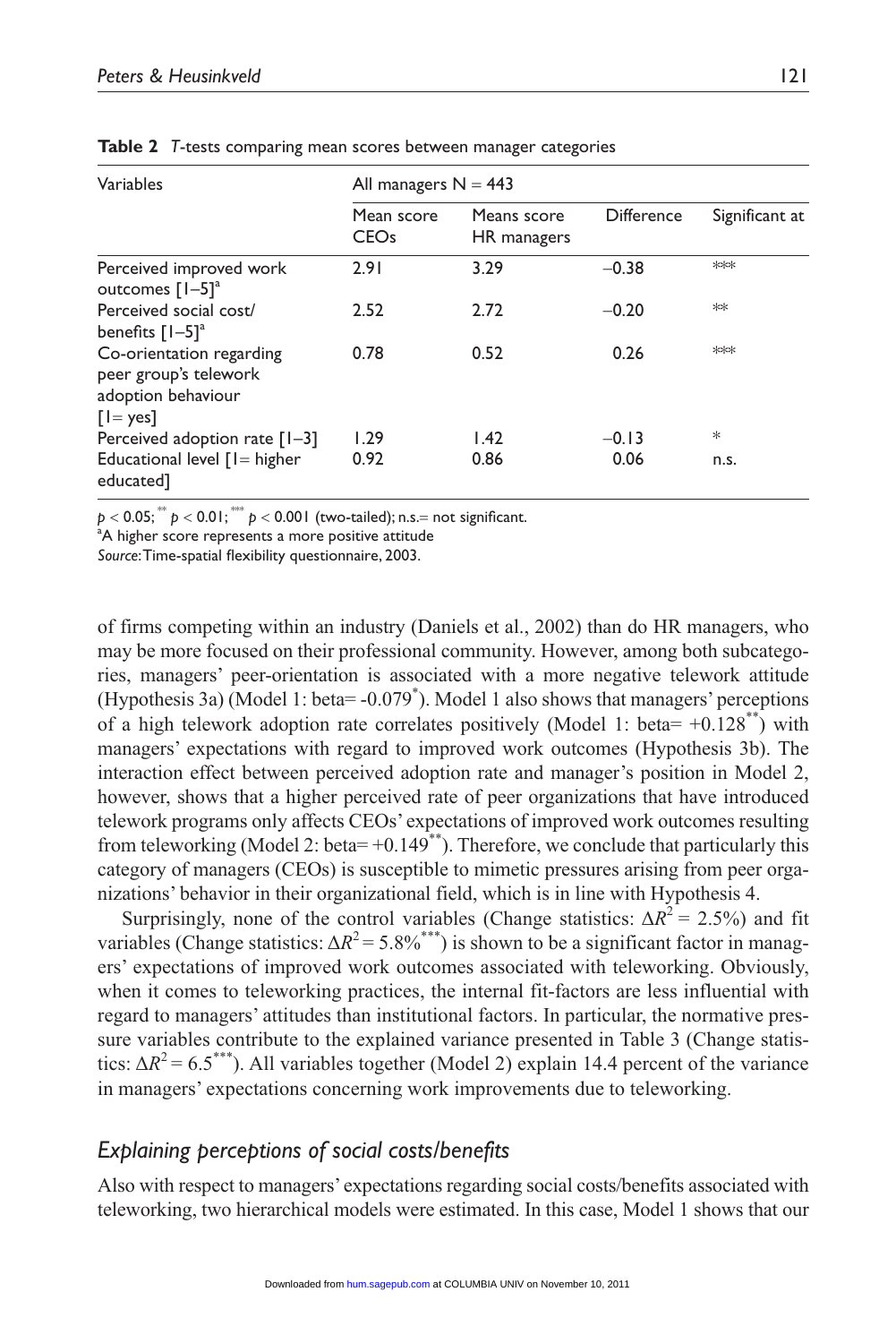| Table 3 Hierarchical regression analysis                                  |                           |                                                                      |                                        |                               |                                  |                                        |
|---------------------------------------------------------------------------|---------------------------|----------------------------------------------------------------------|----------------------------------------|-------------------------------|----------------------------------|----------------------------------------|
| towards telehomeworking <sup>a</sup><br>Managers' attitudes               | Improved work<br>outcomes |                                                                      | Change statistics<br>$\Delta R^2$ in % | Social cost/<br>benefits      |                                  | Change statistics<br>$\Delta R^2$ in % |
|                                                                           | Model  <br>Beta           | Model 2<br>Beta                                                      |                                        | Model  <br>Beta               | Model 2<br>Beta                  |                                        |
| Variables                                                                 |                           |                                                                      |                                        |                               |                                  |                                        |
|                                                                           |                           |                                                                      | $\Delta R^2 = 2.5$                     |                               |                                  | $\Delta R^2 = 4.2$ <sup>***</sup>      |
| <b>Step 1:</b> Controls<br>Organizational size<br>Sector (ref. = Service) | 0.021                     | 0.032                                                                |                                        | $0.108^{*}$                   | $0.113$ <sup>*</sup>             |                                        |
|                                                                           |                           |                                                                      |                                        |                               |                                  |                                        |
| Industry                                                                  |                           |                                                                      |                                        | 0.057                         | 0.062                            |                                        |
| <b>Building</b>                                                           | $-0.013$                  | $-0.000$<br>$-0.000$<br>$-0.000$<br>$-0.000$<br>$-0.000$<br>$-0.000$ |                                        | $-0.007$                      | $-0.005$                         |                                        |
| Trade                                                                     | $-0.49$                   |                                                                      |                                        | 0.065                         | 0.064                            |                                        |
| Transport                                                                 | 0.041                     |                                                                      |                                        |                               |                                  |                                        |
| Finance                                                                   | $-052$<br>0.073           |                                                                      |                                        | $-0.038$<br>$-0.054$<br>0.086 | $-341$<br>$-352$<br>$-352$       |                                        |
| Health                                                                    |                           |                                                                      |                                        |                               |                                  |                                        |
| Step 2: Fit factors                                                       |                           |                                                                      | $\Delta R^2$ =5.8***                   |                               |                                  | $\Delta R^2 = 4.1$ <sup>**</sup>       |
| % Highly educated                                                         | 0.055                     | 0.057<br>0.060<br>0.054<br>0.054<br>0.072                            |                                        |                               | 0.043                            |                                        |
| Output related rewards [I=yes]<br>Mobile workers [I=yes]                  | 0.056                     |                                                                      |                                        |                               |                                  |                                        |
|                                                                           | $-0.43$                   |                                                                      |                                        |                               |                                  |                                        |
| $[1 = yes]$<br>Flexi-time in organization                                 | 0.055                     |                                                                      |                                        |                               | 0.024<br>0.049<br>0.060<br>0.099 |                                        |
| Flexible culture                                                          | $-0.058$                  |                                                                      |                                        |                               |                                  |                                        |
| % Computer users                                                          |                           |                                                                      |                                        |                               |                                  |                                        |
| Step 3: Normative pressure                                                |                           |                                                                      | $\Delta R^2$ =6.5"                     |                               |                                  | $\Delta R^2$ =1.6 $^*$                 |
| Higher education [I=yes]<br>CEO [ref.=HRM]                                | $-213***$<br>$0.130^{**}$ | $-192***$<br>$0.129***$                                              |                                        | $-0.091$<br>0.087             | $0.086^{*}$<br>$-065$            |                                        |
| Step 4: Mimetic pressure                                                  |                           |                                                                      | $\Delta R^2 = 1.6$                     |                               |                                  | $\Delta R^2 = 0.5$                     |
| Perceived telework adoption rate [1-3]<br>Co-orientation [I=yes]          | $0.128***$<br>$-079$      | $-0.066$                                                             |                                        | 0.049<br>$-062$               | $-0.033$                         |                                        |
|                                                                           |                           |                                                                      |                                        |                               |                                  |                                        |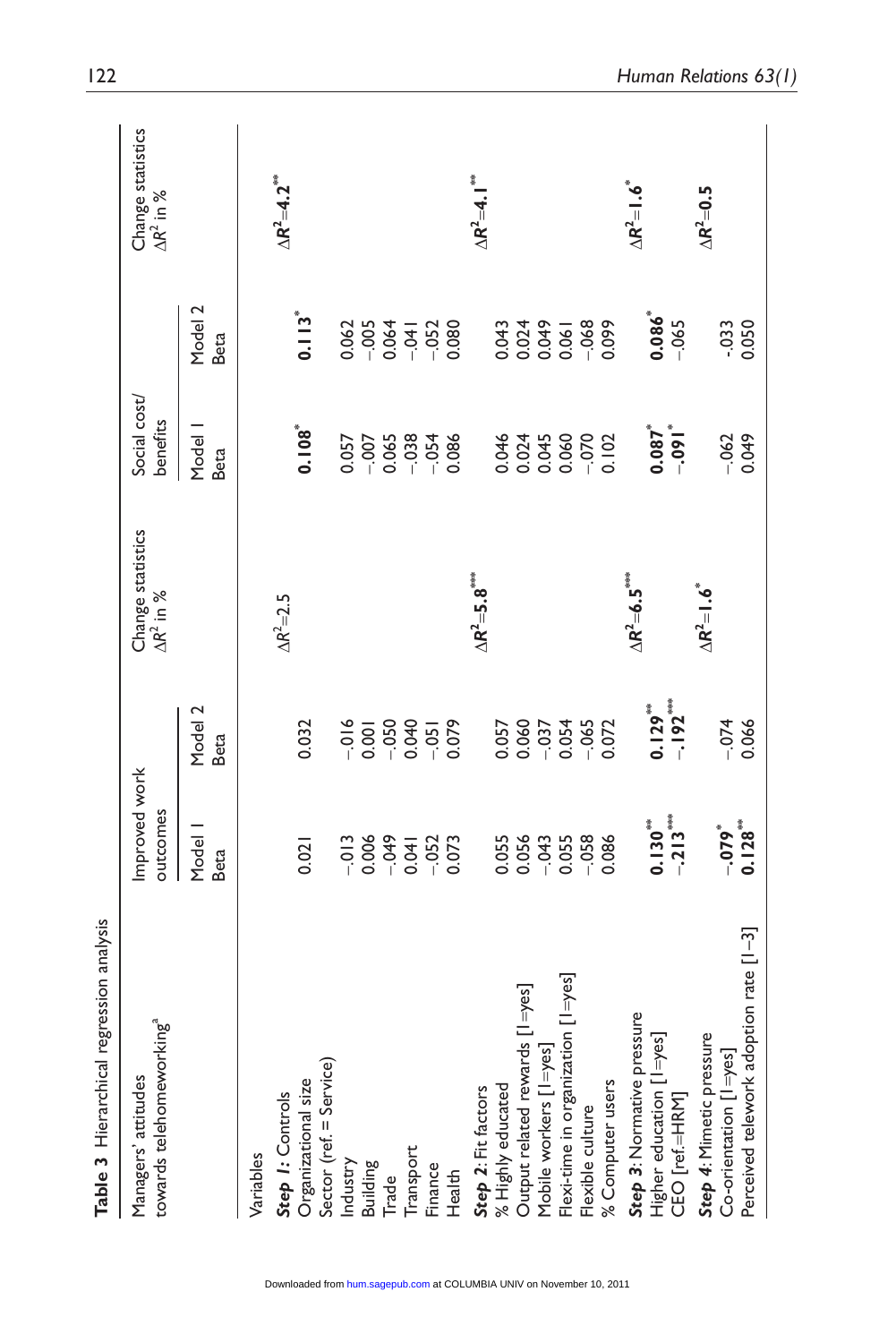| towards telehomeworking <sup>a</sup><br>Managers' attitudes                                                                                                 | Improved work<br>outcomes |                               | Change statistics<br>$\Delta R^2$ in % | Social cost/<br>benefits |                             | Change statistics<br>$\Delta R^2$ in % |
|-------------------------------------------------------------------------------------------------------------------------------------------------------------|---------------------------|-------------------------------|----------------------------------------|--------------------------|-----------------------------|----------------------------------------|
|                                                                                                                                                             | Model<br>Beta             | Model 2<br>Beta               |                                        | Model<br>Beta            | Model 2<br>Beta             |                                        |
| Step 5: Interaction effects                                                                                                                                 |                           |                               | $\Delta R^2 = 1.7$                     |                          |                             | $\Delta R^2$ =0.5                      |
| Co-orient.* CEO                                                                                                                                             | I                         |                               |                                        |                          | $-082$                      |                                        |
| Adopt.rate * CEO                                                                                                                                            | I                         | $-002$<br>0.149 <sup>**</sup> |                                        |                          | $-010$                      |                                        |
| $R^2$ in %                                                                                                                                                  | 16.4                      | $\frac{1}{\infty}$            |                                        | $\frac{2}{3}$            |                             |                                        |
| Adjusted R <sup>2</sup> in %                                                                                                                                | 13.0                      | 14.4                          |                                        | 6.7                      | $\frac{8}{6}$ $\frac{8}{9}$ |                                        |
|                                                                                                                                                             | $4.872***$                | $4.895***$                    |                                        | $2.859***$               | $2.672***$                  |                                        |
| $N = 443$ ; $* p < 0.05$ ; $* p < 0.01$ ; $* p < 0.001$ (hypotheses tested one-tailed).<br><sup>2</sup> A higher score represents a more positive attitude. |                           |                               |                                        |                          |                             |                                        |
| Source: Time-spatial flexibility questionnaire, 2003.                                                                                                       |                           |                               |                                        |                          |                             |                                        |

Table 3 (Continued)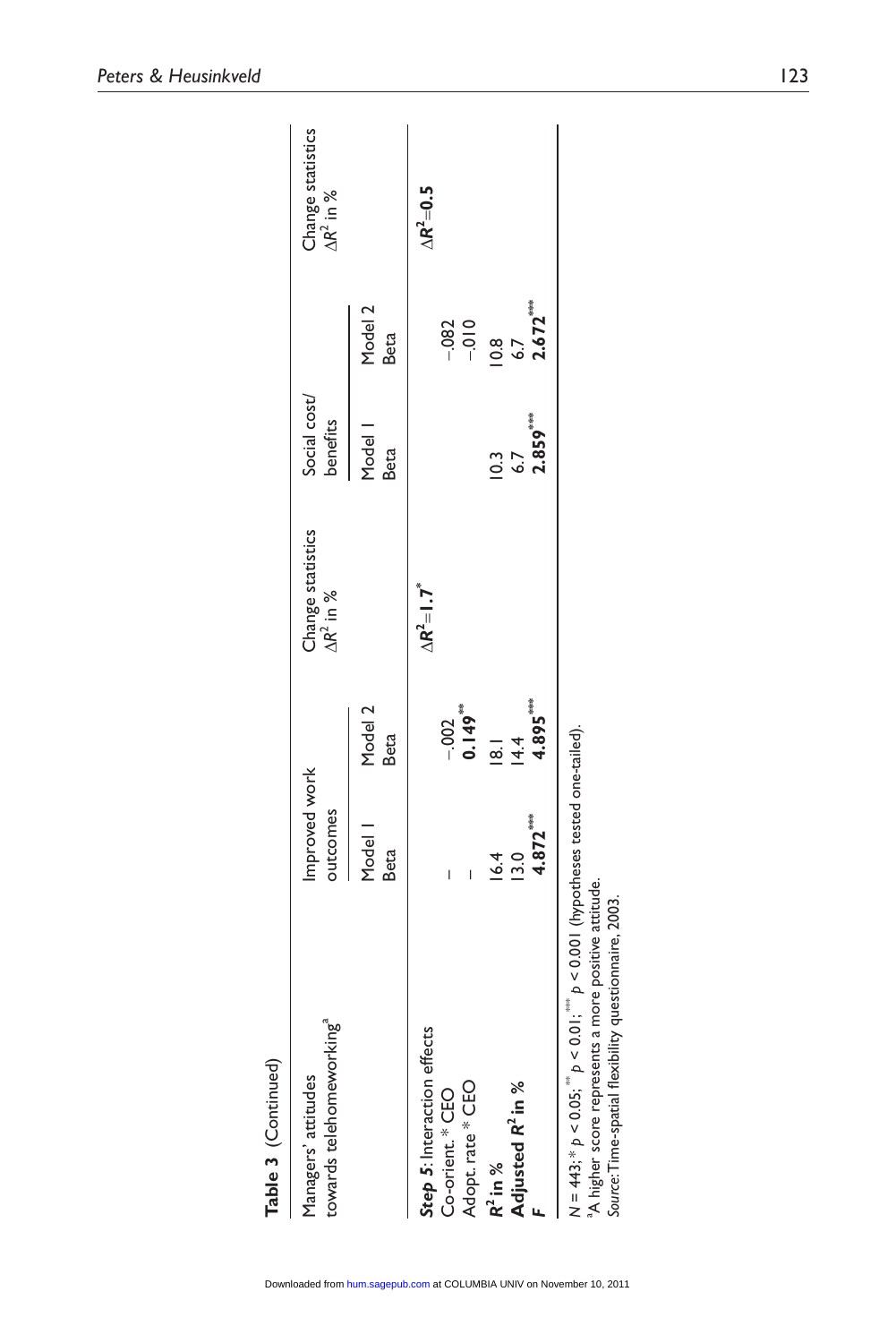normative pressure hypotheses are confirmed by the data. First, in line with Hypothesis 1, higher educated managers hold more positive attitudes regarding social consequences of telework (Model 1: beta= +0.087\* ). Second, in line with Hypothesis 2, CEOs hold less positive attitudes towards teleworking than do HR managers (Model 1: beta= -.091\* ). The contribution of these two normative pressure variables to the variance in managers' expectations of telework related to social work aspects is not high, but it is significant (Change statistics:  $\Delta R^2 = 1.6\%$ <sup>\*</sup>). However, the mimetic pressure hypotheses are not supported, that is, no mimetic effects were found to be significant and the mimetic variables did also not contribute significantly to the explanation of the variance in managers telework attitudes (Change statistics:  $\Delta R^2 = 0.5\%$ ). Also the interaction effects in Model 2, representing variations in effects of mimetic pressures on telework attitudes across manager categories, were not found to be significant (Change statistics:  $\Delta R^2 = 0.5\%$ ).

Finally, with regard to the control variables, only organizational size was found to be significant (Model 1: beta= $+0.108$ <sup>\*</sup>). In fact, this factor contributes most to the explained variance (Change statistics:  $\Delta R^2 = 4.2\%$ <sup>\*\*</sup>). Obviously, managers working in larger organizations expect lower social costs (or more benefits) due to teleworking in their firms. Our analyses show that only 6.7 percent of the variance in managers perceived social costs (or benefits) that was associated with teleworking can be attributed to the variables in our model, including institutional pressure variables and organizational size.

# **Discussion and conclusion**

In spite of the often reported advantages of teleworking, its adoption by organizations still falls short of expectations. Building on recent research that stresses the significant role of managers in furthering the adoption process (Bardoel, 2003; Den Dulk and Peper, 2007; Kossek et al., 1994) and on the emerging literature that concentrates on empirically studying how institutional pressures shape micro-level processes (Bardoel, 2003; Cook, 2004; Daniels et al., 2001; Kossek et al., 1994), the present study sheds light on the influence of the institutional context on managers' attitudes that are likely to affect the implementation of alternative work-life arrangements such as teleworking. Below we discuss the implications of the present study for the current debates on the diffusion of teleworking in particular, which may also reflect the mechanisms affecting attitude formation towards and implementations of work–life policies in general. On the basis of this study, we also offer some important directions for future research and for managing organizational change in relation to work–life initiatives.

#### *Theoretical implications*

Using a cognitive neoinstitutional perspective, this study sought to elaborate our understanding of managers' attitude formation and, ultimately, the adoption of work–life initiatives (Daniels et al., 2002; George et al., 2006). Our findings contribute to the current debates on the diffusion of work–life initiatives and organizational change in two ways.

First, we found that institutional pressures accounted for a notable part of managers' attitudes, particularly in view of the small proportion of variance explained by other ('fit') factors that are likely to affect the informal and formal adoption of teleworking policies and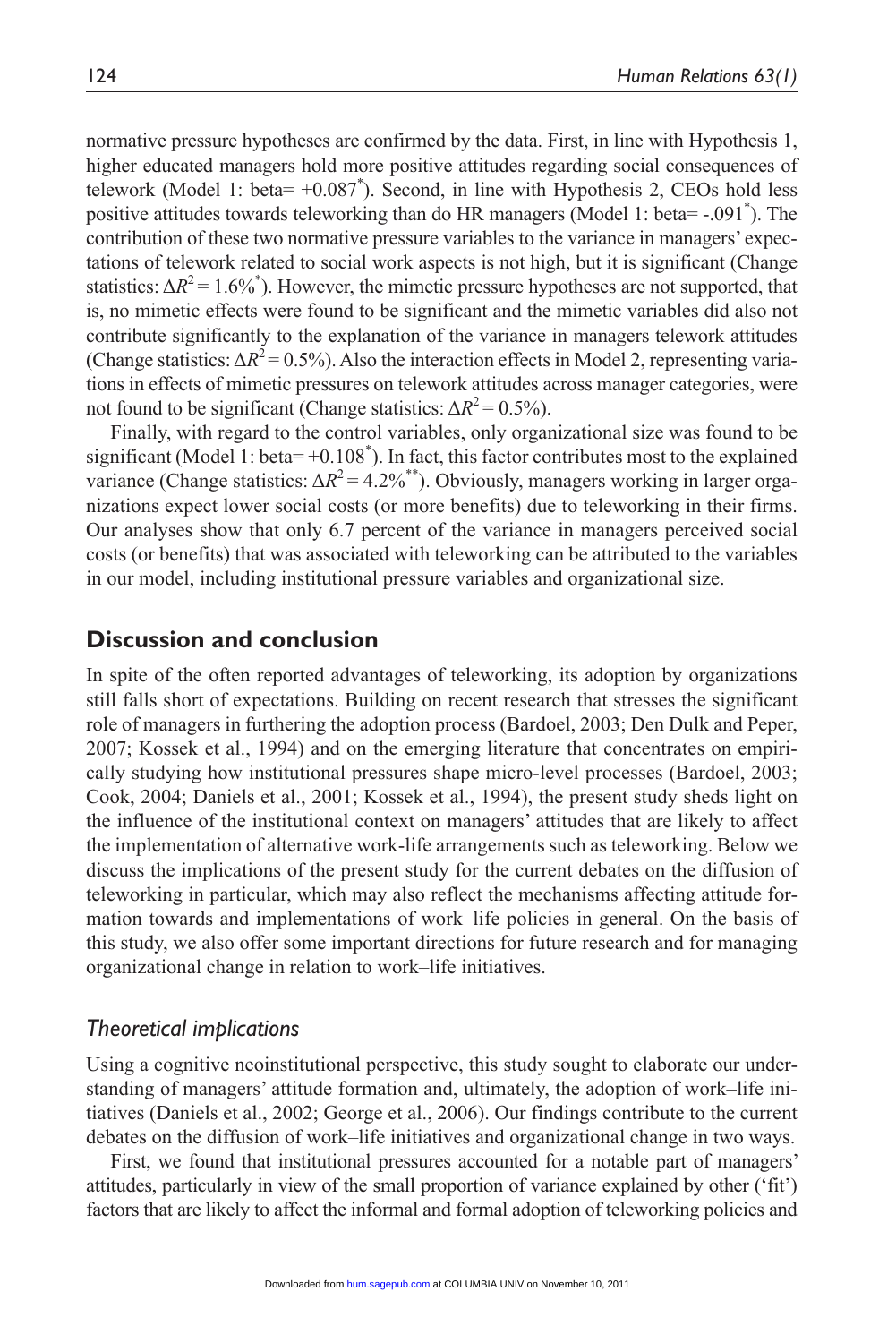practices (Peters and Batenburg, forthcoming). Our results pointed out that normative pressures affect both managers' perceptions of improved work outcomes and also social outcomes associated with teleworking, two clusters of well-reported and important teleworking attributes. The more positive attitudes held by higher educated managers and by HR managers show that both managers' educational level and their occupational socialization are important factors in managers' telework attitudes. Further, mimetic pressures were shown to affect managers' attitudes towards teleworking significantly. Although concerns about the social aspects of work were not affected by the mimetic pressures examined in this study, a higher perceived adoption behavior of peer organizations positively affected managers' expectations concerning productivity gains associated with teleworking. This finding on mimetic pressure is in line with institutional diffusion models that argue that a substantial number of previous adopters induce other firms to follow their example, but contrasts Ajzen and Fishbein's theory of Planned Behaviour (Ajzen, 1991; Ajzen and Fishbein, 1980), which suggests that managers respond to institutional pressures (subjective norms) separate from their own attitude. In fact, our findings indicate that managers' attitudes are influenced by social norms. This observation is also in line with findings of Vallerand and colleagues (1992) confirming the interaction between individual attitudes and social norms.

Second, beyond showing the important role of institutional pressures in explaining managers' attitudes, we also identified important differences across manager categories, an issue that has received scant attention in the current debates. It was argued that managers in different organizational positions are driven by different role-related normative expectations that affect their attitudes towards teleworking. HR managers are more susceptible towards normative pressures from their occupational community than CEOs in shaping their telework attitudes, whereas CEOs look more for legitimacy, their telework attitudes being informed by the telework adoption behaviors of peer organizations. In line with our expectations, the results indicate that CEOs' telework attitudes differ significantly from those of HR managers. CEOs are shown to hold less positive attitudes towards teleworking than HR managers. Yet, CEOs appeared to be more open to mimetic pressure, their perceptions of higher telework adoption rates in their organizational field reducing the initial 'attitude gap' between CEOs and HR managers. More specifically, CEOs appear to associate peers' teleworking adoption with potential productivity gains, but not with social work consequences. Whether cognitions across manager categories are likely to converge or further differentiate cannot be concluded from this study. However, the significant interaction effect between manager's position and the perceived telework adoption rate may be an indication of 'between-group convergence' (Daniels et al., 2002). As more organizations in an organizational field introduce telework programs, CEOs will become more positive about the consequences of teleworking, causing the 'between-group difference' to diminish. According to the institutional theory, however, the grounds for the two manager categories' attitudes will remain different (DiMaggio and Powell, 1983; Scott, 2001).

#### *Limitations and future directions*

The present study aimed to explain variation in managers' attitudes from an institutional perspective. In the previous subsection, we developed two notable implications for the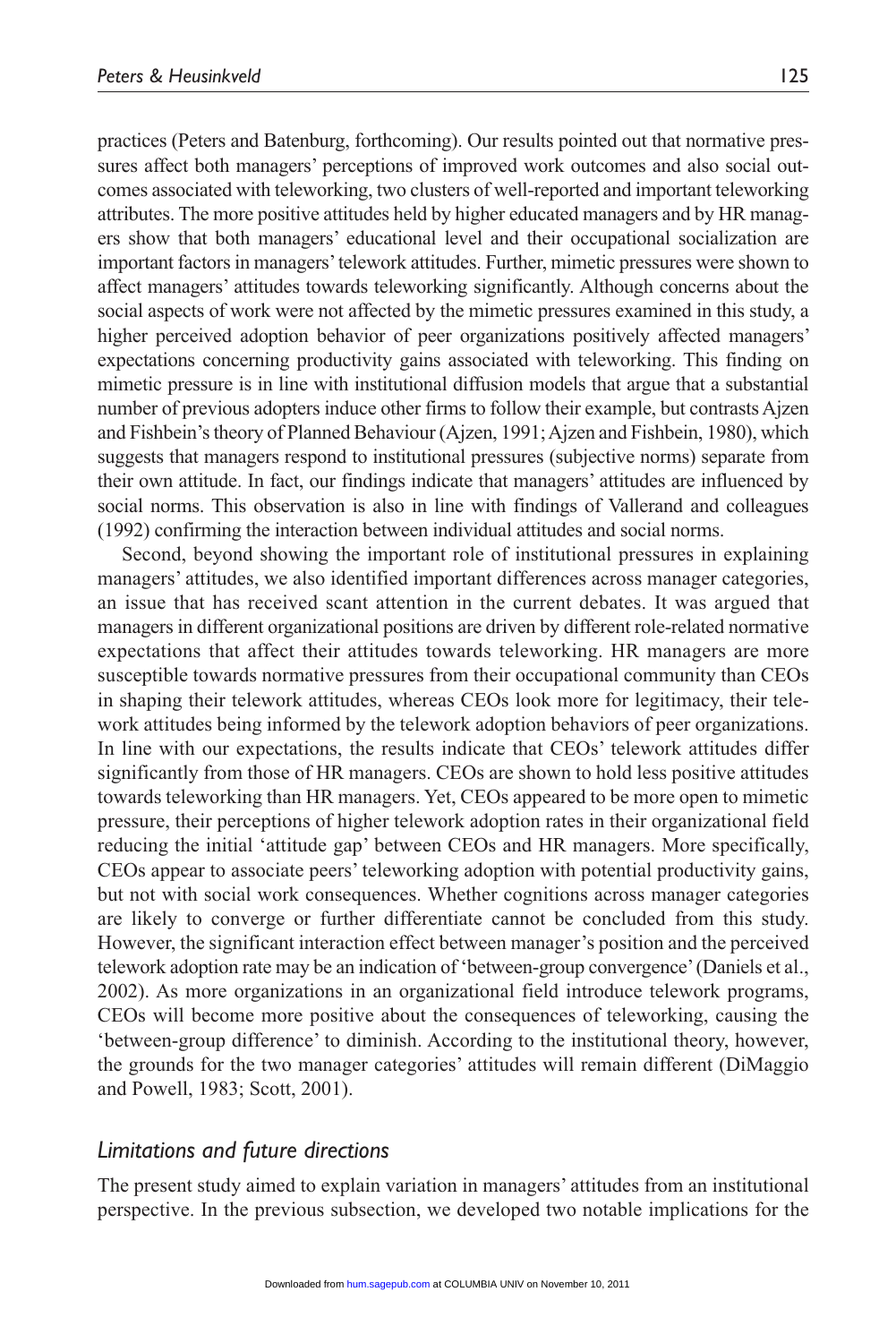current debates on the diffusion of work–life initiatives in general, and teleworking in particular. Remarkably, however, despite the large number of variables in our models, relatively little variance in managers' telework attitudes could be explained. Whereas institutional pressures accounted for a notable part of variation in managers' attitudes, internal organizational 'fit-factors' did not very much affect managers' attitudes. In view of this, our study can be seen only as a first step in trying to explain managers' telework attitudes from an institutional perspective. On the basis of our findings, four fruitful areas for future research can be distinguished.

*Socialization* Our findings indicate important differences between managers related to distinct 'occupational communities'. Drawing on an institutional approach, we argue that these communities shape the deeply rooted beliefs and assumptions of managers and their role-related expectations through a process of socialization. Professional organizations, for instance, may stimulate HR managers to develop strategies to stimulate the adoption of telework in their firms (Shenhav, 1999). In this study, however, the socialization process itself, either during vocational training or afterwards, has not been addressed. In order to gain further understanding of the role of socialization in the attitude formation process with regard to teleworking, future research may look into the effects of curricula of educational programs and managers' participation in professional seminars, courses and meetings (Shenhav, 1999). Our study also has not taken into account the general managerial discourse and the HR literature on teleworking. As the print media is generally considered to be an important arena where new management ideas and practices are disseminated, legitimated and contested, which may affect the opinions of professionals within organizations (Braam et al., 2007), the influence of these media on managers' attitudes can be considered another fruitful area for future research.

In a different vein, our data did not provide information on the age of managers. However, age may be an important factor as young managers may be less reluctant to use teleworking than older managers would be. It is proposed that future managers will be socialized in an era in which working at a distance enabled by information and communication technology will have become much more common. Moreover, managers of the younger generations may feel the need of employing teleworking more than do the current senior managers. Due to the growing number of dual-earner households, not only employees but also their managers, may increasingly respond to the need and demand for more flexibility and autonomy. Of course, age may not only be a factor in attitude formation towards teleworking, but also towards other work–life initiatives.

*Internal organizational dynamics* Our cross-sectional research design did not allow us to develop a longitudinal perspective on managers' attitude formation process and how this process affects managers' intentions to adopt telework and their actual telework adoption behavior. Although cognitive differences are likely to exist between managers' subcultures, no attention could be paid to the interactions between the two subcultures within an organization. Despite the more positive attitudes of HR managers, it remains unclear as to whether they can be considered the telework champions who place the telework issue on the internal agenda. Moreover, it is unknown beforehand how an initial idea or plan will be received. What kind of reactions will a telework plan engender? Questionable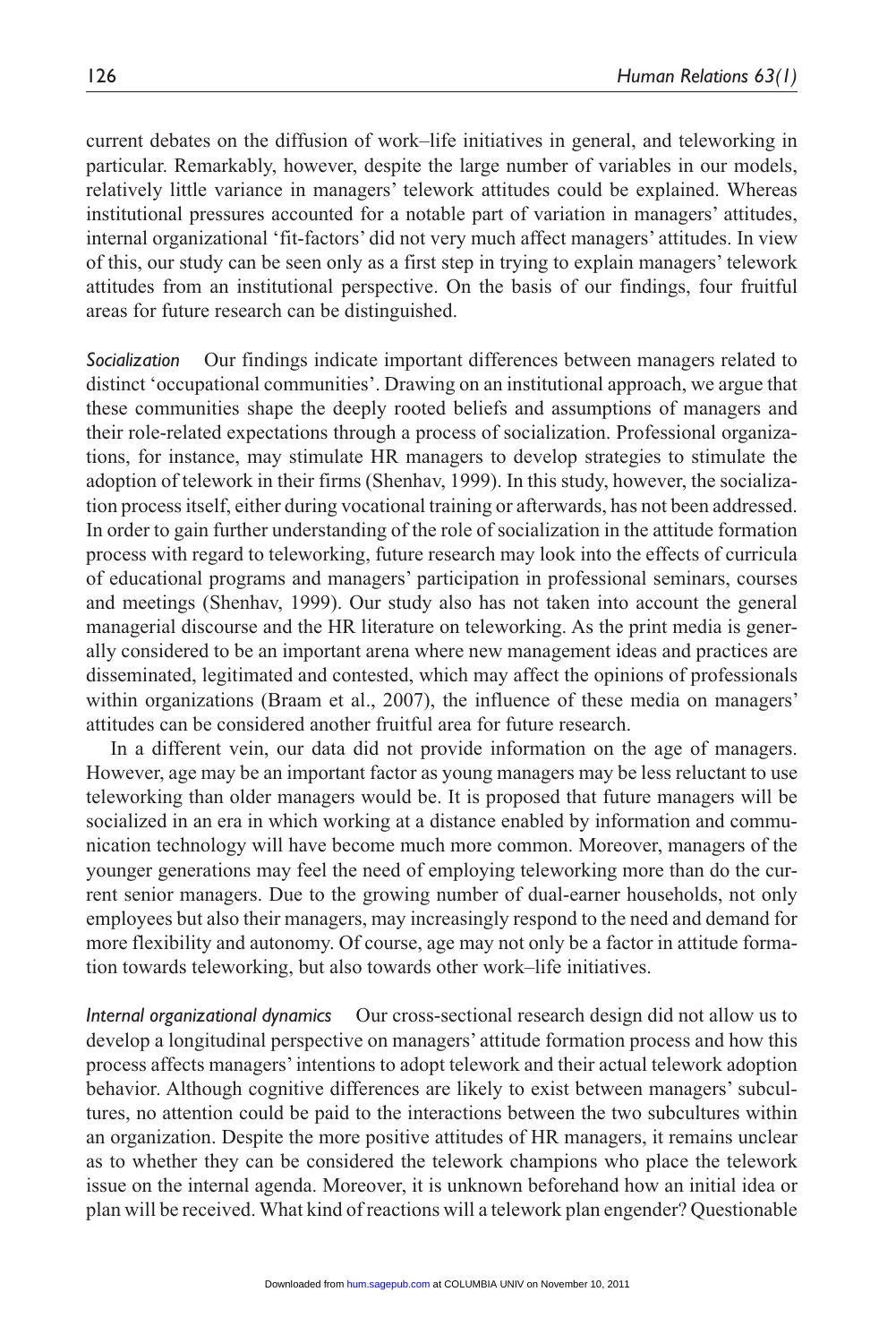is whether the responses will be co-operative and supporting, or whether champions will meet resistance or challenging behavior from other managers (Boiral, 2003; Oliver, 1991; Schein, 1996).

Future research could include the roles of all stakeholders in the telework adoption process, such as HR managers, facility managers, IT managers, line managers and employees. Studying 'within-organizational-dynamics', particular attention could be paid to differences in telework adoption between higher and lower level management levels (Peters et al., 2009). Since senior executives are seen to have a special responsibility for the strategic positioning, direction and performance of their organization, there could be differences in telework attitudes, adoption intentions and actual adoption behavior in comparison with lower-level managers, for instance, those who are expected to concentrate on operational issues (Powell and Maniero, 1999; Schein, 1996).

*Telework diffusion in an organizational field* Our study showed that not only actors outside the organization such as relevant organizations in the organizational field, but also clients can exercise pressures affecting the internal adoption process. With regard to mimetic pressure, it is still unclear how the imitation process takes shape and affects diffusion of telework practices within an organizational field. Why are certain practices perceived as being legitimate and viewed as key examples while others are not? What circumstances create a 'window of opportunities' (Reay et al., 2006) for organizations to become the telework champion? These questions are very important, but remain unanswered.

*Regulative processes* As was indicated in the Introduction, the present study paid no attention to the influence of coercive pressures arising from rules and regulations. Future research may look into the effects of the implementation and consequences of the EU Framework Agreement, for example, which was established in 2002. Although this new mode of European regulation is still relatively new, future research may analyze how it affects managers' telework attitudes, as the success of the regulation highly depends on the willingness of national governments, social partners, organizations, managers and, ultimately, employees to adopt teleworking (Larsen and Andersen, 2007).

# *Practical implications*

Beyond contributing to the debates on the diffusion of work–life initiatives, our findings provide some notable clues for managing organizational changes to implement telework effectively. Specifically, we believe that the *attitudes of managers can be regarded as a starting point for these changes*. We started our study with the assumption that managerial agency is essential for realizing the potential advantages of teleworking (Allen, 2001; Dikkers et al., 2007; Lewis, 2001; Sahibzada et al., 2005; Thompson et al., 1999) through a further acceptance and diffusion of teleworking within a company, an organizational field, or a society. Below we discuss three importance factors in the change process: 1) positive CEO attitudes; 2) HR managers' role as change agents; and 3) managing micro-processes of change.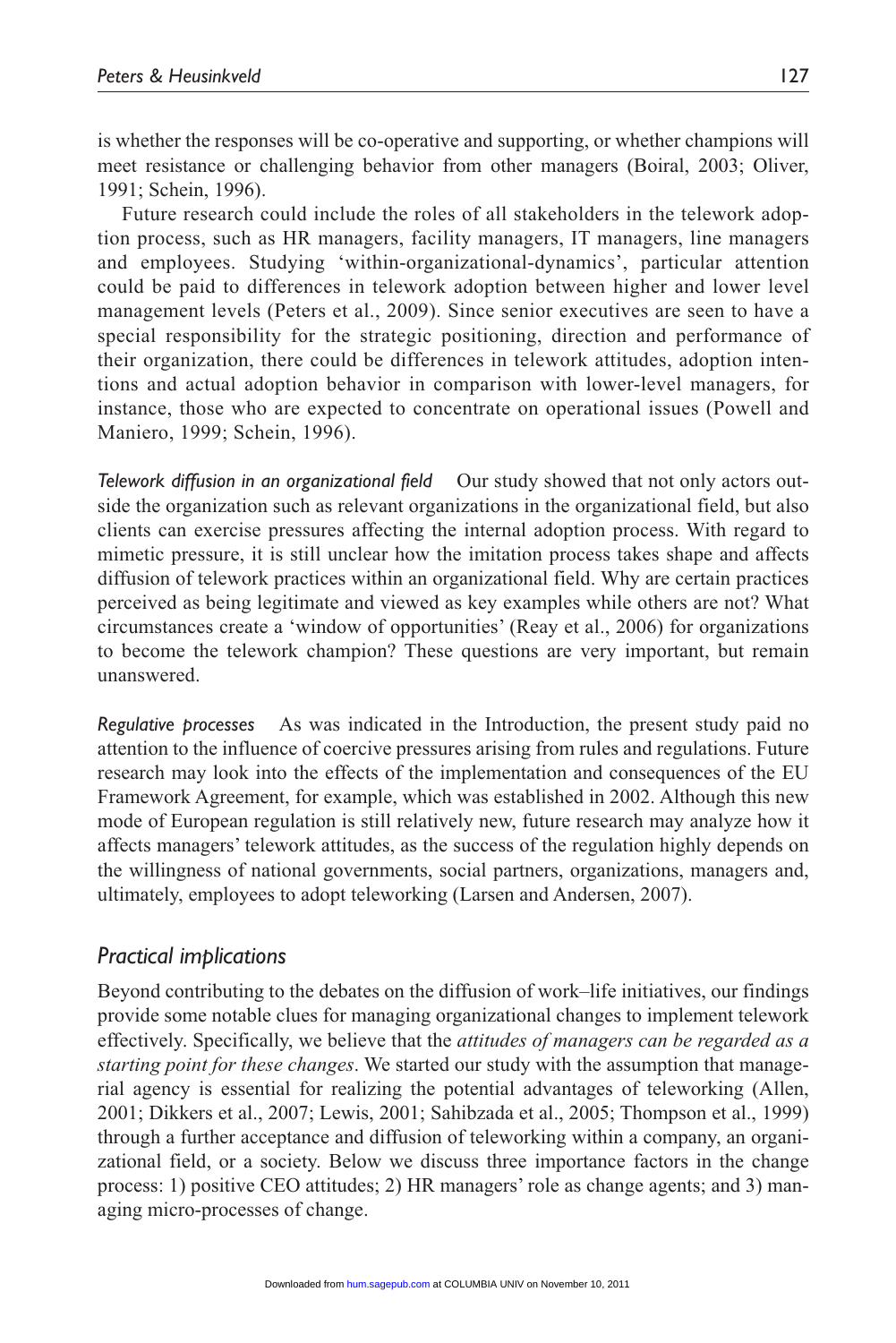*Positive CEO attitudes* Most keenly, the support of top management is needed to introduce formal telework programs at an organizational level (Peters et al., 2009). Our research points out that particularly CEOs' attitudes are susceptible to the use of teleworking in other, similar organizations in the fields that mainly relate to their expectations of improved work outcomes. In view of this, the media can play an important role in stimulating teleworking practices, particularly by communicating best practices and productivity gains (Olson et al., 1982). Professional journals will especially be read by HR managers who can search for and amplify signals to CEOs that teleworking is considered to be useful among peer organizations and, if necessary, in the wider institutional field, or in other sectors. Awareness and positive attitudes of CEOs can further be enhanced by visits of these managers to other companies who showcase the ways in which they can successfully deal with telework in their situations and how improved performance can be achieved.

*HR managers as change agents* Although HR managers (Caldwell, 2003), like facility managers (Karnowski and White, 2003), may be less involved in corporate decisions to adopt telework programs, our findings imply that they may be in the position to take on the function of championing teleworking in their organizations (Stjernberg and Philips, 1993). Institutional theorists consider 'institutional entrepreneurship' as an important component in changing present ideas and practices (DiMaggio, 1988; Munir and Phillips, 2005) and see institutional change as requiring 'purposeful continual actions of determined individuals' (Reay et al., 2006: 993). Given the current shift from HR managers towards a more strategic line position, HR managers may even play a key role in the change process, not only by proposing initial ideas about telework and by stimulating its adoption, but also by taking on multiple roles and responsibilities in leading the change (Kossek et al., 1994). This would be in line with the prescriptive vision of Ulrich (1997) who sees the role of 'change agent' as a key part of the HR professional's function in organizations. In the case of a telework implementation process, HR managers may support line managers, for instance, by energizing, communicating, coaching, and facilitating the change process. This may also imply that HR professionals may first stimulate professional education of their managers, as it enhances the receptiveness of general managers to work innovations, like telehomeworking. Although theorists see the presence of such 'institutional entrepreneurs' as a necessary condition for a change project, the degree of success depends on their 'social skills' (Fligstein, 1997). Convincing others of the value of telework requires continued promotion efforts on the benefits to the actors involved and representing existing practices as being less appropriate. However, this may also mean that HR managers need training to acquire these social skills.

*Managing micro-processes of change* The mere development of a CEO-driven corporate telework policy in a firm is important, but no guarantee for positive attitudes of line managers (Peters et al., 2009) who are increasingly given discretionary room to decide about the use of teleworking in praxis (Powell and Maniero, 1999). Rather than being part of a collective agreement providing equal access to all employees, teleworking is often found to be part of an 'idiosyncratic deal' between a single manager and one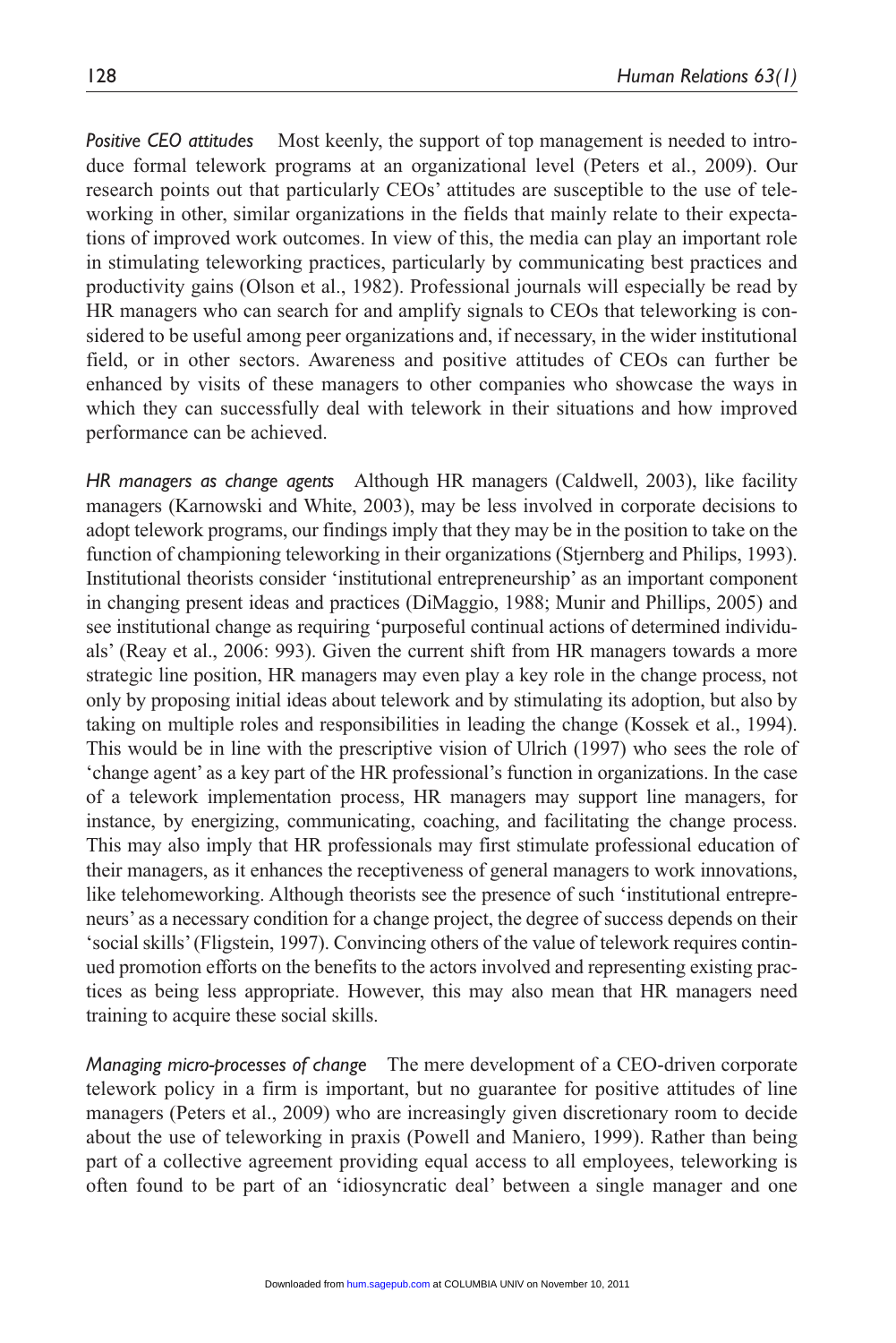subordinate (Hornung et al., 2008; Rousseau, 2001). Although in our study constituent, structural and cultural factors did not appear to have much effect on the CEOs' and HR managers' telework attitudes, these fit-factors are likely to play an important role in the possible adoption of telework (Peters and Batenburg, forthcoming; Peters et al., 2009). Indeed, new ideas and practices may easily be considered to be 'illegitimate' when they do not conform to the 'institutionalized thought structure' (Brunsson and Olsen, 1997; Dougherty and Heller, 1994; Greenwood and Hinings, 1996; Scott, 2001). This means that in generating change among different line managers and their subordinates, CEOs and HR champions face the task of fitting the teleworking policies and practices into the managers' institutionalized mental models by engaging in 'microprocesses of change' (Reay et al., 2006). Theorists of institutional change stress the importance of the compatibility with the institutionalized thought structures and ways of working in an organization in order for new ideas and practices to become entrenched (Reay et al., 2006; Zeitz et al., 1999). Case studies indeed show that line managers are likely to be reluctant towards telework when organizations do not provide sufficient IT infrastructures, when managers do not possess the right skills to use IT, and when they are not given adequate training to manage virtual teams with a focus on communication and output management (Peters et al., 2009). Telework scholars, therefore, stress the importance of a formal, holistic plan and a set of policies for program development accompanying telework implementation, including the necessary technological infrastructure, training components and duties and obligations of all participants (Nilles, 1998). Moreover, for a telework program to be successful, organizations should clearly communicate their business objectives and goals of their telework programs to their managers (Nilles, 1998). Accomplishing these goals requires constantly accumulating and promoting noticeable achievements or 'small wins' (Reay et al., 2006) among line managers, for instance, by initiating a successful telework pilot in an organization, thereby shaping the attitudes of the people involved by creating a prospect of success.

# **Acknowledgements**

The authors thank the three anonymous *Human Relations* reviewers and the guest editorial team of the special issue on 'Work–life initiatives and organizational change' for their valuable comments and suggestions on earlier versions of this article. The authors are also indebted to Jorg Henseler for his helpful suggestions with regard to the statistical analyses.

# **Note**

1 Telework is a generic term referring to work located at a distance from a regular main office site, often performed with the help of information and communication technology (IT). In some definitions the new work mode is narrowed to distance working for more than one full day per week or 20 percent of employees' contractual work hours. A broader definition of telework comprises all home-based telework, mobile telework, telework by self-employed, supplementary telework, telework in telework centres/telecottages and combinations of different kinds of telework. In the remainder of this article, for clarity reasons, telehomeworking is referred to as telework.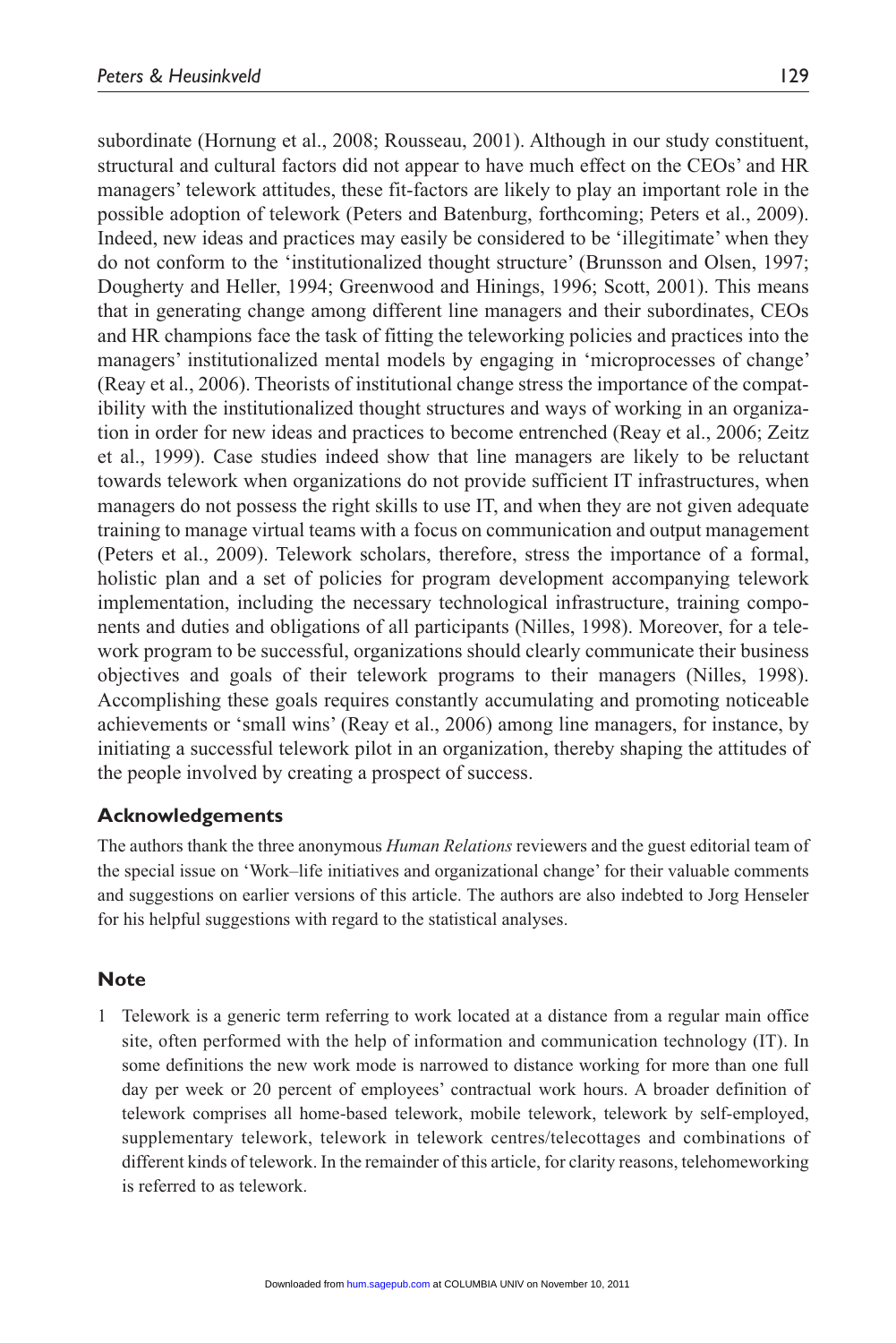#### **References**

- Ajzen I (1991) The theory of planned behavior. *Organizational Behavior and Human Decision Processes* 50: 179–221.
- Ajzen I, Fishbein, M (1980) *Understanding Attitudes and Predicting Social Behavior*. Englewood Cliffs, NJ: Prentice Hall.
- Allen TD (2001) Family-supportive work environments: The role of organizational perceptions. *Journal of Vocational Behavior* 58: 414–35.
- Bailey DE, Kurland NB (2002) A review of telework research: Findings, new directions, and lessons for the study of modern work. *Journal of Organizational Behavior* 23: 383–400.
- Bardoel A (2003) The provision of formal and informal work-family practices: The relative importance of institutional and resource dependent explanations versus managerial explanations. *Women in Management Review* 18: 7–19.
- Barley S, Tolbert P (1997) Institutionalization and structuration: Studying the links between action and institution. *Organization Studies* 20: 777–99.
- Baruch Y, Yuen YKJ (2000) Inclination to opt for teleworking. A comparative analysis of United Kingdom versus Hong Kong employees. *International Journal of Manpower* 21: 521–39.
- Beffers T, van den Brink I (2008) *Telewerken; Samenvatting van resultaten* [Teleworking; Summary of results]. Available at: http:www.fnv.nl.
- Bélanger F (1999) Workers' propensity to telecommute: An empirical study. *Information & Management* 35: 139–53.
- Berger P, Luckmann T (1967) *The Social Construction of Reality: A Treatise in the Sociology of Knowledge*. New York: Anchor Books.
- Boiral O (2003) ISO 9000: Outside the iron cage. *Organization Science* 14: 720–37.
- Braam G, Benders J, and Heusinkveld S (2007) The balanced scorecard in the Netherlands: An analysis of its evolution using print-media indicators. *Journal of Organizational Change Management* 20: 866–79.
- Brunsson N, Olsen J (1997) *The Reforming Organization*. Bergen: Fagbokforlaget.
- Burns L, Wholey D (1993) Adoption and abandonment of matrix management programs: Effects of organizational characteristics and inter-organizational networks. *Academy of Management Journal* 36: 106–138.
- Caldwell R (2003) The changing roles of personnel managers: Old ambiguities, new uncertainties. *Journal of Management Studies* 40: 983–1004.
- Cameron KS, Quinn, RE (1999) *Diagnosing and Changing Organizational Culture*. Reading, MA: Addison-Wesley.
- Cohen W, Levinthal D (1990) Absorptive capacity: A new perspective on learning and innovation. *Administrative Science Quarterly* 35: 128–52.
- Cook A (2004) Corporate decision-making process: How organizations decide to adopt work/life initiatives. Available at: http://wfnetwork.bc.edu/encyclopedia\_entry.php?id=225&area=All (accessed 14 April 2004).
- Cooper CD, Kurland NB (2002) Telecommuting, professional isolation, and employee development in public and private organizations. *Journal of Organizational Behavior* 23: 511–32.
- Daniels K, Johnson G, and de Chernatony L (2002) Task and institutional influences on managers' mental models of competition. *Organization Studies* 23: 31–62.
- Daniels K, Lamond DA, and Standen P (2000) *Managing Telework: Perspectives from Human Resource Management and Work Psychology*. London: Business Press.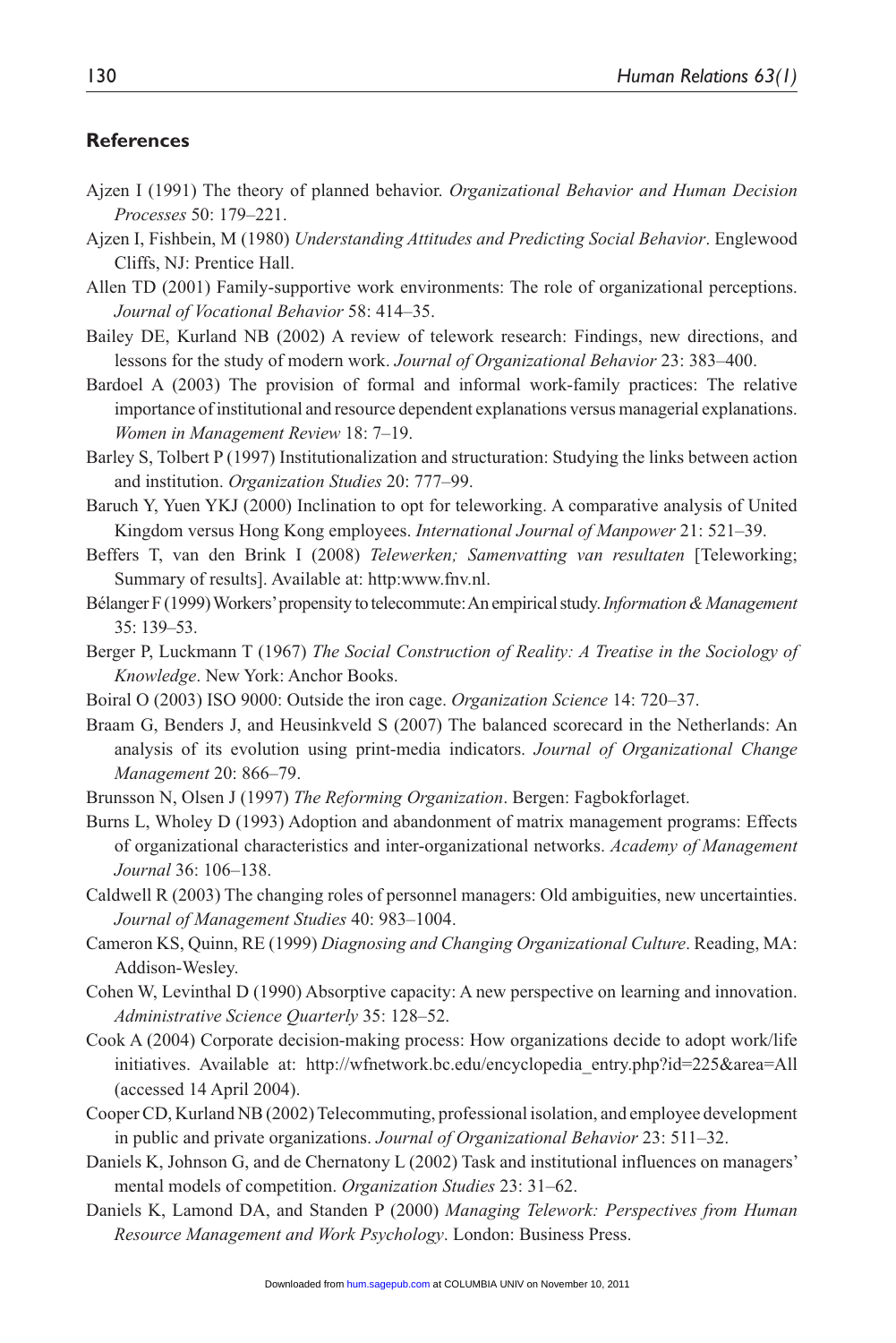- Daniels K, Lamond D, and Standen P (2001) Teleworking: Frameworks for organizational research. *Journal of Management Studies* 38: 1151–85.
- den Dulk L, Peper B (2007) Managing work-life policies in the European workplace: Explorations of future research. State of the art paper presented at the RECWOWE Conference, Warsaw, 12–16 June.
- Depickere A (1999) Managing virtual working. Between commitment and control. In: Jackson P (ed.) *Virtual Working. Social and Organizational Dynamics*. London: Routledge, 99–120.
- Dikkers JSE, Geurts SAE, den Dulk L, Peper B, Taris TW, and Kompier MAJ (2007) Dimensions of work-home culture and their relations with the use of work-home arrangements and workhome interaction. *Work & Stress* 21: 155–72.
- DiMaggio P (1988) Interest and agency in institutional theory. In: Zucker L. (ed.) *Institutional Patterns and Organizations: Culture and Environment*. Cambridge, MA: Ballinger, 3–21.
- DiMaggio P, Powell W (1983) The iron cage revisited: Institutional isomorphism and collective rationality in organizational fields. *American Sociological Review* 48: 147–60.
- Dougherty D, Heller T (1994) The illegitimacy of successful product innovation in established firms. *Organization Science* 5: 200–18.
- Duxbury L, Haines G (1991) Predicting alternative work arrangements from salient attributes: A study of decision makers in the public sector. *Journal of Business Research* 23: 83–97.
- Fligstein N (1997) Social skills and institutional theory. *The American Behavioural Scientist* 40: 397–405.
- Frolick MN, Wilkes RB, and Urwiller R (1993) Telecommuting as a workplace alternative: An identification of signifant factors in American firm's determination of work-at-home policies. *Journal of Strategic Information Systems* 2: 206–20.
- Gajendran RS, Harrison DA (2007) The good, the bad, and the unknown about telecommuting: Meta-analysis of psychological mediators and individual consequences. *Journal of Applied Psychology* 92: 1524–41.
- Gareis K (2002) The intensity of telework in 2002 in the EU, Switzerland and the US. Paper presented at the International Congress Sustainability in the New Economy; Designing a New Work Space, Spain.
- George E, Chattopadhyay P, Sitkin SB, and Barden J (2006) Cognitive underpinnings of institutional persistence and change: A framing perspective. *Academy of Management Review* 31: 347–65.
- Golden T (2007) Co-workers who telework and the impact on those in the office: Understanding the implications of virtual work for co-worker satisfaction and turnover intentions. *Human Relations* 60: 1641–67.
- Goodstein J (1994) Institutional pressures and strategic responsiveness: Employer involvement in work-family issues. *Academy of Management Journal* 37: 350–82.
- Greenwood R, Hinings R (1996) Understanding radical organizational change: Bringing together the old and the new institutionalism. *Academy of Management Review* 21: 1022–54.
- Greenwood R, Suddaby R, and Hinings R (2002) Theorizing change: The role of professional associations in the transformation of institutional fields. *Academy of Management Journal* 45: 58–80.
- Guillén M (1994) *Models of Management: Work, Authority and Organization in a Comparative Perspective*. Chicago, IL: The University of Chicago Press.
- Hammer LB, Neal MB, Newsom JT, Brockwood KJ, and Colton CL (2005) A longitudinal study of the effects of dual-earner couples' utilization of family-friendly workplace supports on work and family outcomes. *Journal of Applied Psychology* 90: 799–810.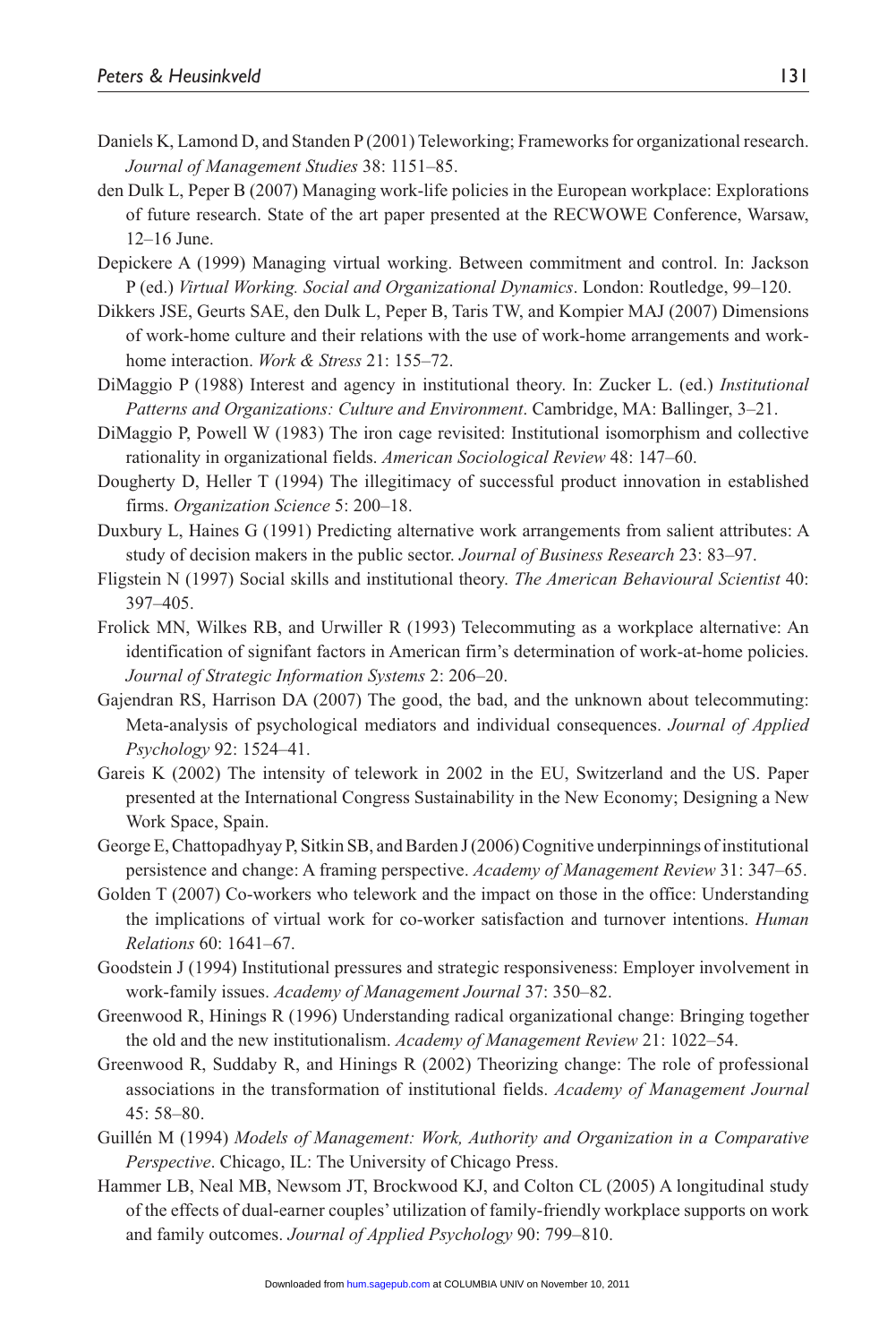- Hargadon A, Douglas Y (2001) When innovations meet institutions: Edison and the design of the electric light. *Administrative Science Quarterly* 46: 476–501.
- Hillebrink C, Schippers J, van Doorne-Huiskes A, and Peters P (2008) Offering choice in benefits: A new Dutch HRM arrangement. *International Journal of Manpower* 29: 304–22.
- Hornung S, Rousseau DM, and Glaser J (2008) Creating flexible work arrangements through idiosyncratic deals. *Journal of Applied Psychology* 93: 655–64.
- Karnowski S, White BJ (2002) The role of facility managers in the diffusion of organizational telehomeworking. *Environment and Behavior* 34: 322–34.
- Kossek E, Dass P, and DeMarr B (1994) The dominant logic of employer-sponsored work and family initiatives: Human resource managers' institutional role. *Human Relations* 47: 1121–49.
- Kossek E, Lautsch B, and Eaton S (2006) Telecommuting, control and boundary management: Correlates of policy use and practice, job control, and work-family effectiveness. *Journal of Vocational Behavior* 68: 347–67.
- Kumar R, Das TK (2007) Interpartner legitimacy in the alliance development process. *Journal of Management Studies* 44: 1425–53.
- Kurland N, Cooper C (2002) Manager control and employee isolation in telecommuting environments. *Journal of High Technology Management Research* 13: 107–26.
- Lant T, Baum J (1995) Cognitive sources of socially constructed competitive groups: Examples from the Manhattan hotel industry. In: Scott W and Christensen S (eds) *The Institutional Construction of Organizations: International and Longitudinal Studies*. Thousand Oaks, CA: SAGE, 15–38.
- Larsen T, Andersen SK. A new mode of European regulation? The implementation of the autonomous framework agreement on telework in five countries. *European Journal of Industrial Relations* 13: 181–98.
- Lewis S (2001) Restructuring workplace cultures: The ultimate work-family challenge? *Women in Management Review* 16: 21–9.
- Lord FM, Novick MR (1968) *Statistical Theories of Mental Test Scores*. Reading, MA: Addison-Wesley.
- Madsen S (2003) The effects of home-based teleworking on work-family conflict. *Human Resource Development Quarterly* 14: 35–58.
- Martínez-Sánchez A, Pérez-Pérez M, Luis-Carnicer P, and Vela-Jiménez MJ (2007) Telework, human resource flexibility and firm performance. *New Technology, Work and Employment* 22: 208–23.
- McCloskey DW, Igbaria M (2003) Does out of sight mean out of mind? An empirical investigation of the career advancement prospects of telecommuters. *Information Resources Management Journal* 16: 19–34.
- Meyer J, Rowan B (1977) Institutionalized organizations: Formal structure as myth and ceremony. *American Journal of Sociology* 83: 340–63.
- Mokhtarian PL, Salomon I (1997) Modeling the desire to telecommute: The importance of attitudinal factors in behavioral models. *Transportation Research* 31: 35–50.
- Munir K, Phillips N (2005) The birth of the Kodak moment: Institutional entrepreneurship and the adoption of new technologies. *Organization Studies* 26: 1665–87.
- Nelson D (1975) *Managers and Workers: Origins of the New Factory System in the United States, 1880–1920*. Madison: The University of Wisconsin Press.
- Nilles JM (1998) *Managing Telework: Strategies for Managing the Virtual Workforce*. New York: Wiley.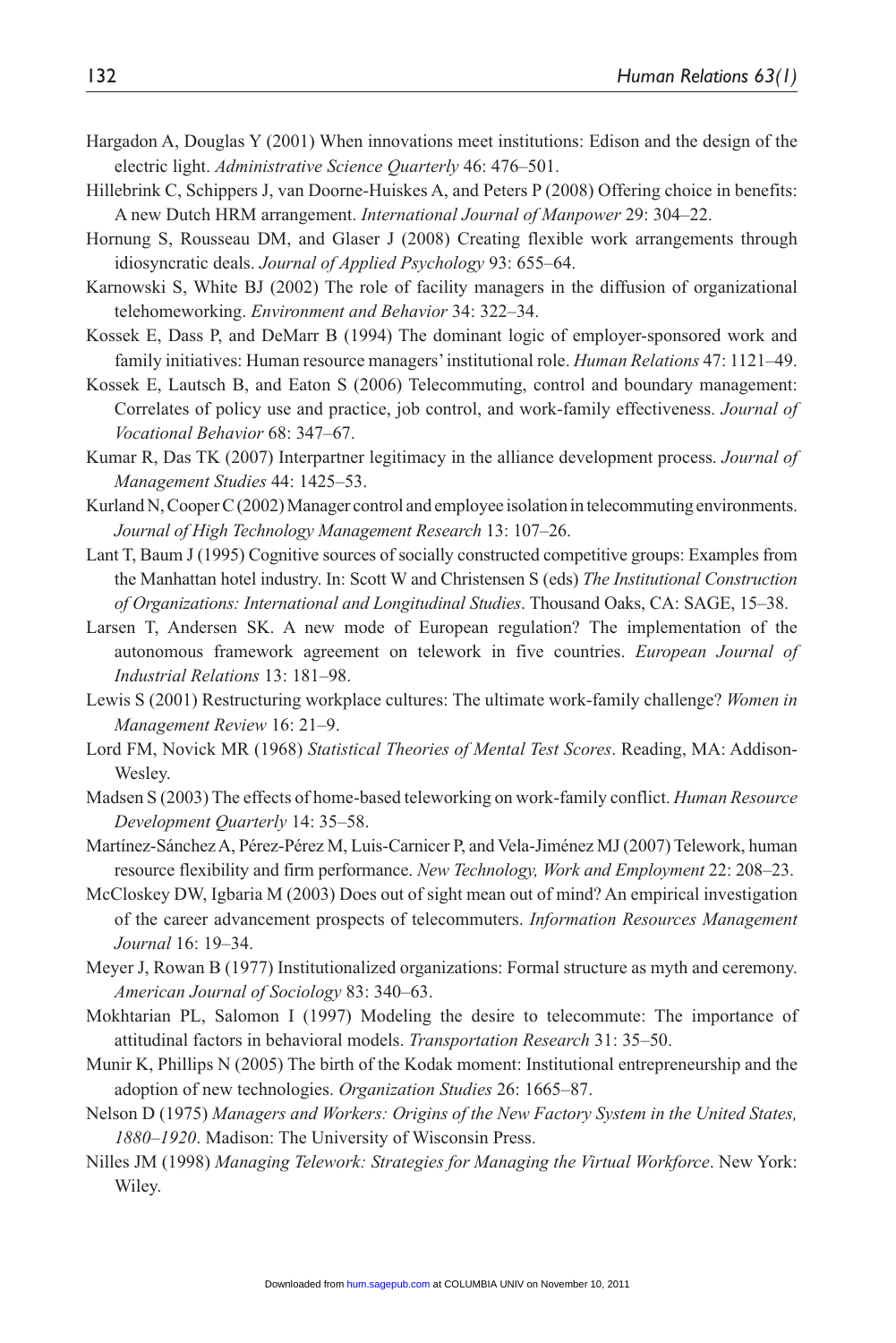- Oliver C (1991) Strategic responses to institutional processes. *Academy of Management Review* 16: 145–79.
- Olson M (1983) Remote office work: Changing work patterns in space and time. *Communications of the ACM* 26: 182–7.
- Olson J, Toy D, and Dover P (1982) Do cognitive responses mediate the effects of advertising content on cognitive structure? *Journal of Consumer Research* 9: 245–62.
- Pérez-Pérez M, Martínez-Sánchez A, and Luis-Carnicer P (2002) Benefits and barriers of telework: Perception differences of human resource managers according to company's operations strategy. *Technovation* 22: 775–83.
- Pérez-Pérez M, Martínez-Sánchez A, and Luis-Carnicer P (2003) The organizational implications of human resources managers' perceptions of teleworking. *Personnel Review* 6: 733–55.
- Pérez-Pérez M, Martínez-Sánchez A, Luis-Carnicer P, and Vela-Jiménez MJ (2005) The difference of firm resources and the adoption of teleworking. *Technovation* 25: 1476–83.
- Peters P, Batenburg R (2004) De keuze van organisaties voor thuiswerken en formeel thuiswerkbeleid. *Tijdschrift voor Arbeidsvraagstukken* 20: 32–46.
- Peters P, Batenburg R (forthcoming) A benefits/costs-risks perspective on the adoption and formalization of telecommuting practices.
- Peters P, den Dulk L (2003) Cross cultural differences in managers' support for home-based telework. A theoretical elaboration. *International Journal of Cross Cultural Management* 3: 329–46.
- Peters P, van der Lippe T (2007) Access to home based telework: A multilevel and multi-actor perspective. In: van der Lippe T and Peters P (eds) *Competing Claims in Work and Family Life*. Cheltenham: Edward Elgar, 233–48.
- Peters P, Bleijenbergh I, and Oldenkamp E (2009) The telework adoption process in a Dutch and French subsidiary of the same ICT-multinational: How national culture and management principles affect the success of telework programs. *The Journal of e-Working* 3: 1–16*.*
- Peters P, Tijdens KG, and Wetzels CMMP (2004) Employees' opportunities, preferences and practices in telecommuting adoption. *Information and Management* 41: 469–82.
- Podsakoff PM, MacKenzie SB, Lee JY, and Podsakoff NP (2003) Common method biases in behavioral research: A critical review of the literature and recommended remedies. *Journal of Applied Psychology* 88: 879–903.
- Powell G, Maniero L (1999) Managerial decision making regarding alternative work arrangements. *Journal of Occupational and Organizational Psychology* 72: 41–56.
- Reay T, Golden-Biddle K, and Germann K (2006) Legitimizing a new role: Small wins and microprocesses of change. *Academy of Management Journal* 49: 977–98.
- Rogers E (1995) *Diffusion of Innovations*. New York: Free Press.
- Rousseau DM (2001) The idiosyncratic deal: Flexibility versus fairness? *Organizational Dynamics* 29: 260–73.
- Ruppel CP, Harrington SJ (1995) Telework: An innovation where nobody is getting on the bandwagon? *Data Base Advances* 16: 87–104.
- Sahibzada K, Hammer LB, Neal MB, and Kuang DC (2005) The moderating effects of workfamily role combinations and work-family organizational culture on the relationship between family-friendly workplace supports and job satisfaction. *Journal of Family Issues* 26: 820–39.
- Schein EH (1996) Culture: The missing concept in organization studies. *Administrative Science Quarterly* 41: 229–40.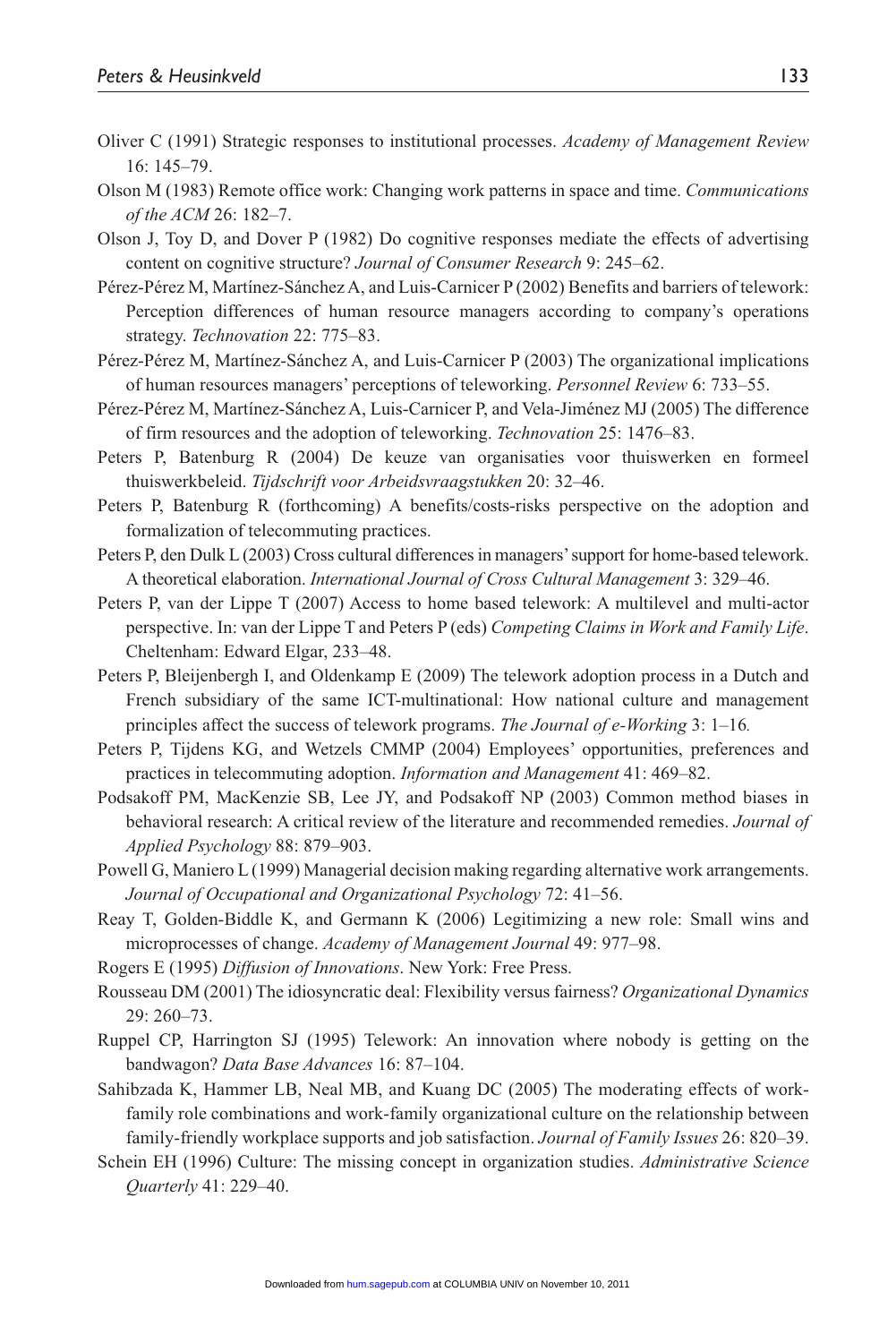Scott R (2001) *Institutions and Organizations*, 2nd edn. Thousand Oaks, CA: SAGE.

- Shenhav Y (1999) *Manufacturing Rationality: The Engineering Foundations of the Managerial Revolution*. Oxford: Oxford University Press.
- Sia CL, Teo HH, Tan BCY, and Wei KK (2004) Effects of environmental uncertainty on organizational intention to adopt distributed work arrangements. *IEEE Transactions on Engineering Management* 51: 253–67.
- Standen P (2000) Organizational culture and telework. In: Daniels K, Lamond DA and Standen P (eds) *Managing Telework. Perspectives from Human Resource Management and Work Psychology*. London: Business Press, 31–42.
- Stjernberg T, Philips A (1993) Organizational innovations in a long-term perspective: Legitimacy and souls of fire as critical factors of change and viability. *Human Relations* 46: 1193–220.
- Suchman M (1995) Managing legitimacy: Strategic and institutional approaches. *Academy of Management Review* 20: 571–610.
- Suomi R, Pekkola J (1999) Management rationalities and virtual working. Adjusting telework to different organizational cultures and rationalities. In: Jackson P (ed.) *Virtual Working. Social and Organizational Dynamics*. London: Routledge, 121–30.
- Thompson CA, Beauvais LL, and Lyness KS (1999) When work-family benefits are not enough: The influence of work-family culture on benefit utilization, organizational attachment, and work-family conflict. *Journal of Vocational Behavior* 54: 392–415.
- Tolbert P, Zucker L (1983) Institutional sources of change in the formal structure of organizations: The diffusion of civil service reform, 1880–1935. *Administrative Science Quarterly* 28: 22–39.
- Tolbert P, Zucker L (1996) Institutional theory. In: Hardy C, Frost P and Clegg S (eds) *The Handbook of Organization Studies*. London: SAGE, 424–39.
- Tregaskis O (2000) Telework in its national context. In: Daniels, K, Lamond DA and Standen P (eds) *Managing Telework. Perspectives from Human Resource Management and Work Psychology*. London: Business Press, 121–43.
- Tsoukas H (1996) The firm as a distributed knowledge system: A constructionist approach. *Strategic Management Journal* 17: 11–25.
- Ulrich D (1997) *Human Resource Champions*. Boston, MA: Harvard University Press.
- Vallerand RJ, Pelletier LC, Deshaies P, Cuerrier JP, and Mongeau C (1992) Ajzen and Fishbein's theory of reasoned actions as applied to moral behavior: A confirmative analysis. *Journal of Personality and Social Psychology* 62: 98–109.
- van Klaveren M, Tijdens K, Peters P, and Wetzels C (2005) IT and telework. In: Peper B, Doorne-Huiskes A, and den Dulk L (eds) *Flexible Working and Organizational Change. The Integration of Work and Personal Life*. Cheltenham: Edward Elgar, 268–97.
- Walsh P (1995) Managerial and organizational cognition: Notes from a trip down memory lane. *Organization Science* 6: 280–321.
- Westphal J, Gulati R, and Shortell S (1997) Customization or conformity? An institutional and network perspective on the content and consequences of TQM adoption. *Administrative Science Quarterly* 42: 366–94.
- Zeitz G, Mittal V and McAulay B (1999) Distinguishing adoption and entrenchment of management practices: A framework for analysis, *Organization Studies* 20: 741–76.